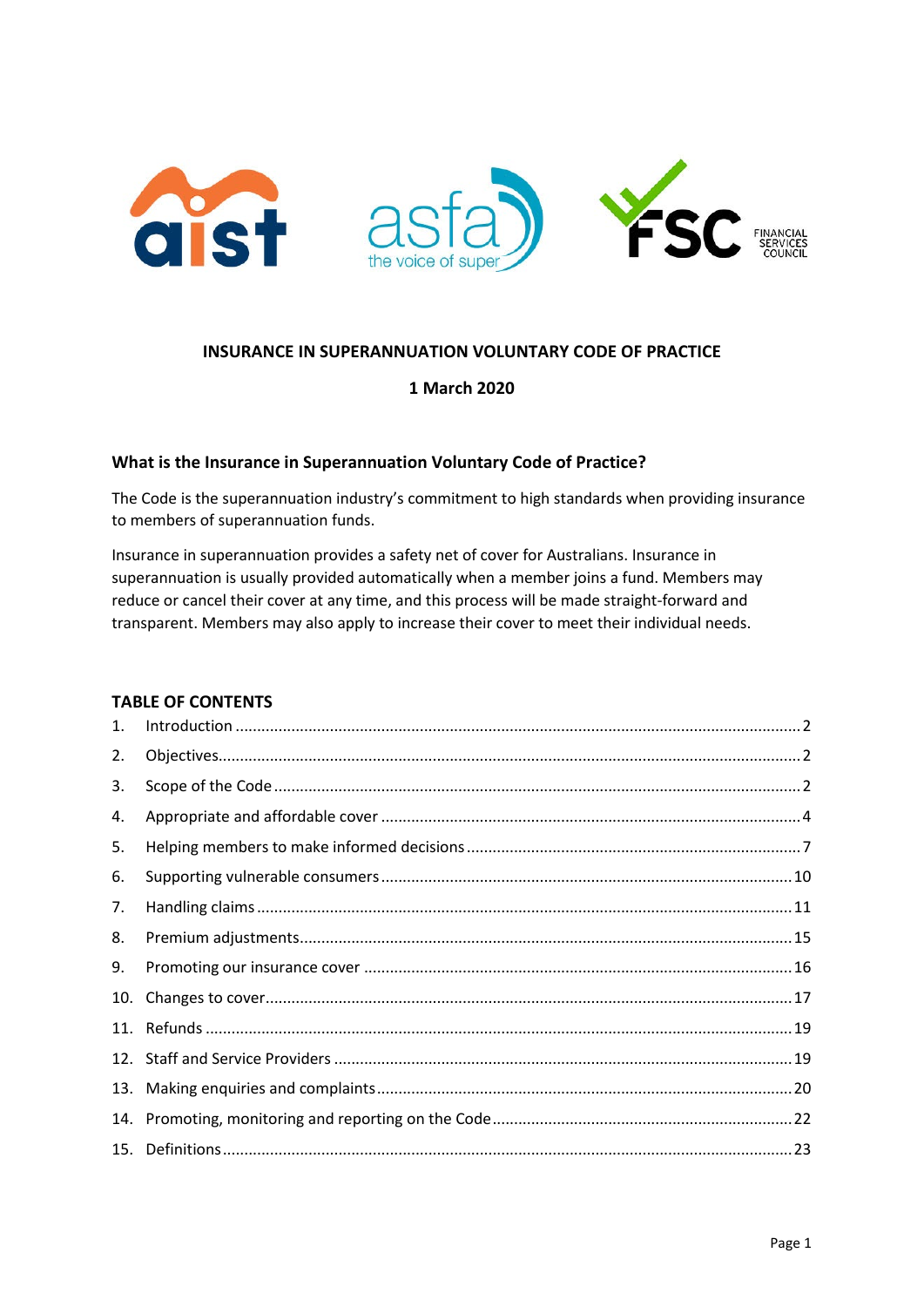# <span id="page-1-0"></span>**1. Introduction**

- 1.1 The Insurance in Superannuation Voluntary Code of Practice (**Code**) contains standards that we will uphold on an "if not, why not basis" when providing insurance benefits to you.
- 1.2 "We" are superannuation fund trustees that have adopted the Code.
- 1.3 "You" are members of our fund who are insured through cover that we arrange, and your beneficiaries.
- 1.4 We will ensure that you are aware of your rights under the Code, by making the Code available to you on our website, and explaining our Code commitments in relevant communications and marketing materials.
- 1.5 Definitions for important terms are in bold and can be found at the end of the Code.

# <span id="page-1-1"></span>**2. Objectives**

- 2.1 The overarching objective of the Code is to improve the insurance in superannuation offered to you, and the processes by which we provide insurance benefits to you.
- 2.2 In carrying out our commitments under the Code, we will be:
	- a) transparent
	- b) fair
	- c) respectful
	- d) honest
	- e) timely.
- 2.3 Insurance offered on an automatic basis in superannuation must be appropriate and affordable, and must not **inappropriately erode** retirement income.
- 2.4 Our communications to you will be clear, timely and in plain language, to assist your understanding of the role of insurance in superannuation and the details of your insurance cover.
- 2.5 We will play a visible role in the claims process, and ensure you receive regular updates as well as a decision on your claim in a reasonable timeframe.

# <span id="page-1-2"></span>**3. Scope of the Code**

### **Who is bound by the Code?**

- 3.1 The parties bound by the Code are superannuation fund trustees who have adopted the Code.
- 3.2 We will ensure our staff and our **Service Providers** comply with the Code when they are acting on our behalf.

### **What products are covered by the Code?**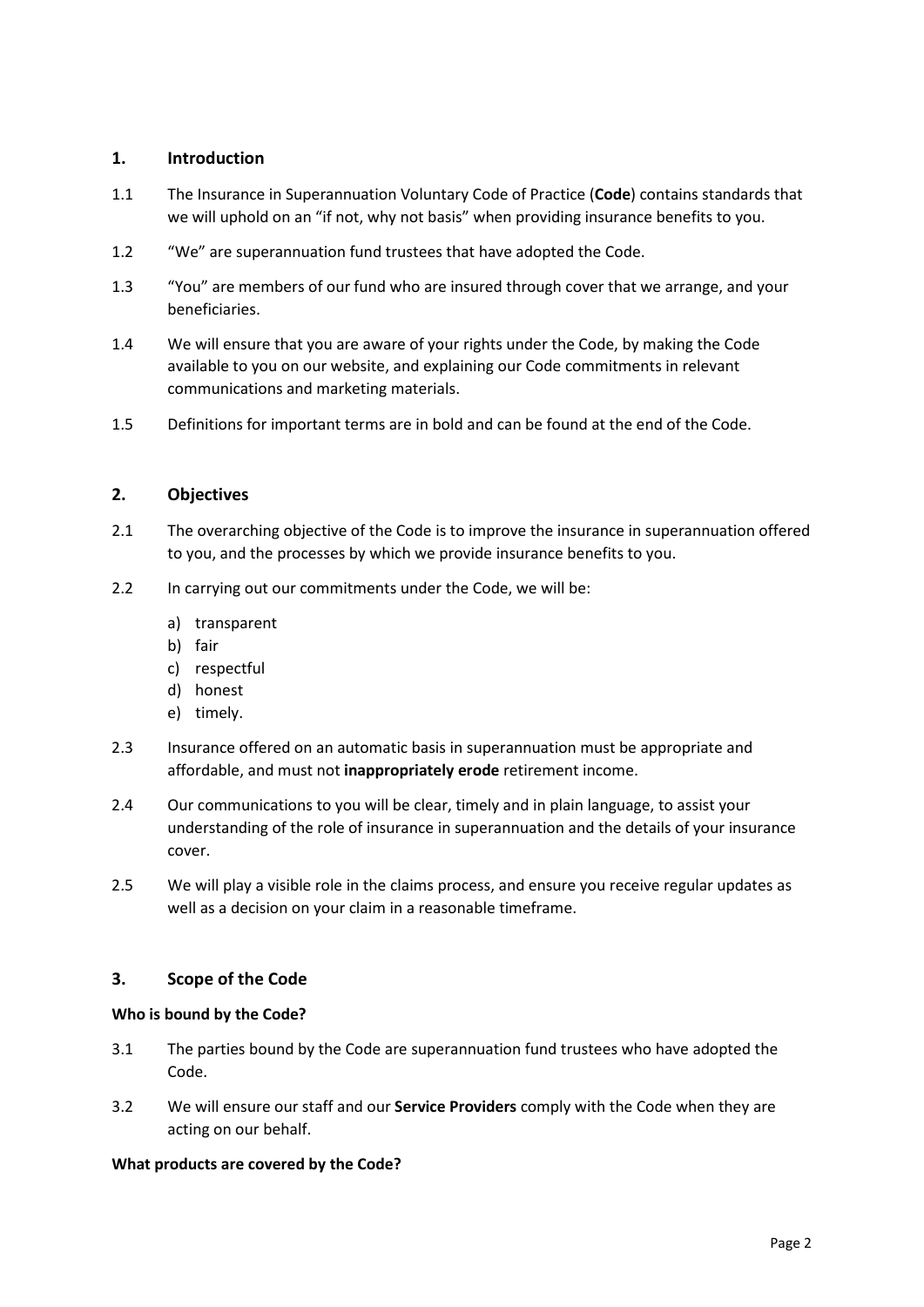- 3.3 The Code covers insurance products held by superannuation funds. These are commonly referred to as:
	- a) death cover, which pays on the death of an insured member, or if they are diagnosed as terminally ill with a life expectancy less than a specified period (generally 12 or 24 months)
	- b) total and permanent disability (TPD) cover, which pays if an insured member becomes disabled and is unable or unlikely to ever work again, or unable or unlikely to look after themselves ever again
	- c) income protection cover, which is designed to provide a replacement income of a specified amount for members who are unable to work due to illness or injury. Depending on the policy, payments may continue up to a specified age if the disability is ongoing or permanent, or may be payable for a specified maximum period.
- 3.4 The Code does not cover insurance products held outside superannuation funds, including health insurance products issued by health insurers.

## **When does the Code apply from?**

- 3.5 The Code starts on 1 July 2018, and we will state on our website by 31 March 2018 our intention to adopt the Code. By 31 December 2018, we will publish on our website our transition plan for how our funds will become compliant with the standards of the Code.
- 3.6 Our transition plan will include when and how we will comply with the following sections (which can have different dates of compliance):
	- a) benefit design and premiums (sections 4.1 to 4.9)
	- b) automatic cessation of cover and reinstatement (sections 4.20(e) and (f), 4.27, 4.28 and 4.29)
	- c) the rest of the Code.

We will comply with the Code as early as we can, and no later than 30 June 2021, to allow for our existing contractual arrangements to be adjusted.

3.7 For applications for insurance, claims or complaints that already exist on the date we transition to the Code, if the Code commits us to do something within a specified timeframe, that timeframe begins on our date of transition.

### **Our relationship with insurers**

- 3.8 We will work closely with our insurers who issue the cover that applies to you, to ensure you have a consistent end-to-end experience.
- 3.9 Life insurers who are members of the Financial Services Council are bound by service standards, set out in the Financial Services Council's [Life Insurance Code of Practice](https://www.fsc.org.au/policy/life-insurance/code-of-practice/life-code-of-practice) (**Financial Services Council Insurer Code**). Any contract that we enter into with an insurer will require both parties to comply with the code to which they subscribe.

### **Legal status of the Code**

3.10 The Code operates alongside and is subject to existing laws and regulations. Where there is any conflict or inconsistency between the Code and any law or regulation, that law or regulation prevails.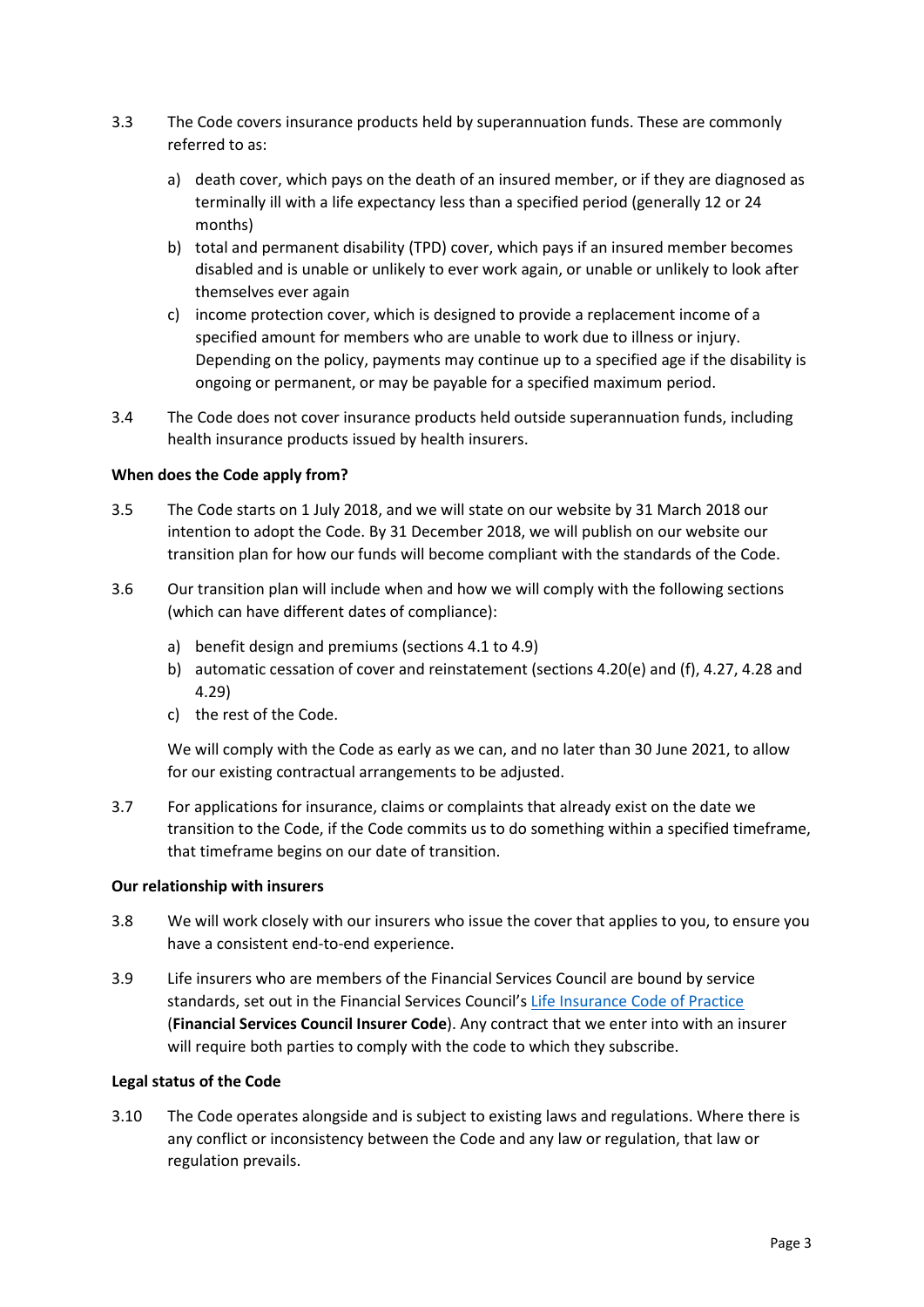- 3.11 We have a legal requirement to perform our duties and exercise our powers in the best interests of our beneficiaries. We will comply with our commitments in the Code to the extent that they are in the best interests of beneficiaries and consistent with our other legal duties. However, we cannot comply with anything in the Code that limits our ability to comply with our statutory and general law duties, and our trust deed. This may require us to alter our Code commitments, which we will publish in our annual Code compliance report. We will use our discretion when making decisions about the insurance benefits that we provide.
- 3.12 The Code does not limit your rights under any law or regulation.
- 3.13 The Code does not apply if you start proceedings in any court, tribunal or external alternative dispute resolution process (with the exception of the **External Dispute Resolution** organisation that is relevant to your complaint).

# <span id="page-3-0"></span>**4. Appropriate and affordable cover**

- 4.1 For the purposes of sections 4.2 to 4.9, "you" refers to members who have been provided automatic insurance cover but does not include you if:
	- you have voluntarily selected your level of cover;
	- you have varied your automatic insurance cover;
	- you are a defined benefit member; or

• your insurance premiums are wholly paid for by your employer (whether through contributions to your superannuation account or otherwise) or not paid by deduction from your account

Automatic insurance cover or default cover is cover that we provide on behalf of our membership to provide members with automatic protection against unexpected events, illness or accidents. Automatic insurance cover is not tailored to individual needs and circumstances.

You are considered to have automatic insurance cover in circumstances where you elect to take out or maintain the default insurance cover that we provide automatically even if:

- you are under the age of 25 years;
- you have a super account balance that is less than \$6,000; or
- your account has become inactive.

### **Benefit design**

- 4.2 Insurance in superannuation is often provided automatically. We will design automatic insurance cover with the objectives that they are appropriate and affordable for our membership.
- 4.3 We will publish our insurance strategy on our website. This will include an explanation of how we have designed our automatic insurance cover including the types and levels of cover, to help **you** decide whether the automatic insurance cover is appropriate for **you**.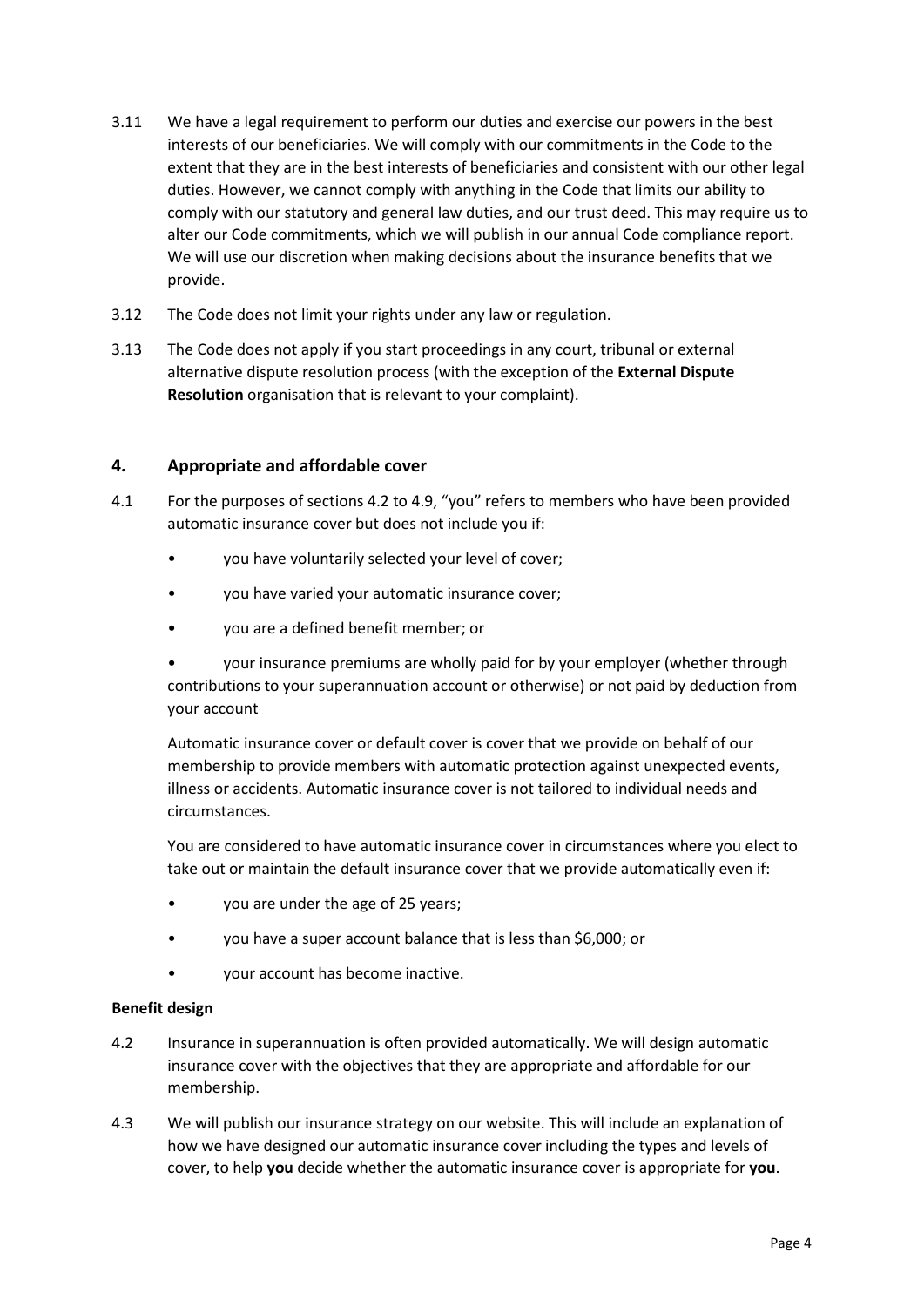- 4.4 If a benefit design is determined by a party other than us, for example a sponsoring employer that is paying the premiums, we will review the design to ensure it is appropriate and affordable.
- 4.5 When we design insurance benefits, we will assess our members' likely insurance needs, including considering the following characteristics of our membership where we know them and believe them to be relevant:
	- a) age distribution
	- b) gender
	- c) industry and occupation
	- d) work status (for example, full-time, part-time, contract, casual)
	- e) salary
	- f) employer contribution levels
	- g) claims history
	- h) insurability outside automatic arrangements
	- i) member feedback based on member research and attitudes to insurance.
- 4.6 As well as determining the automatic insurance needs of our membership we will design cover that is affordable and does not **inappropriately erode** retirement savings.
- 4.7 We will adjust cover levels or other factors impacting cost such as terms and conditions or definitions (subject to legislative, regulatory and Code constraints) so that we are satisfied that our automatic insurance cover is affordable.
- 4.8 As part of determining affordability, premiums for automatic insurance cover will be set at a level that does not exceed 1% of an estimated level of salary for our membership generally, and/or for segments within the membership, subject to 4.8(c) below.

We will document and publish:

- a) our basis for determining an affordable level of cover within the 1% of salary limit(s) for our membership generally and/or for segments within the membership
- b) the measures of salary and timeframes we have used to apply the 1% of salary limit for our membership
- c) the rationale for instances in which premiums for automatic insurance cover exceed 1% due to particular circumstances relating to the membership generally and/or segments within the membership.

### **Categories of our membership**

4.9 We will not automatically include you in a division of our fund that is higher risk than the membership generally due to smoker status or occupation (where such a designation exists) without relevant evidence. We will set out and publish the basis for determining any such default settings for our membership in a manner that is easily accessible to **you**.

### **Reviews and changes to benefit design**

4.10 We will review and update as necessary the benefits we offer and the policy details at each insurance contract renewal (and our review will occur no later than every 3 years), to ensure they remain appropriate and affordable.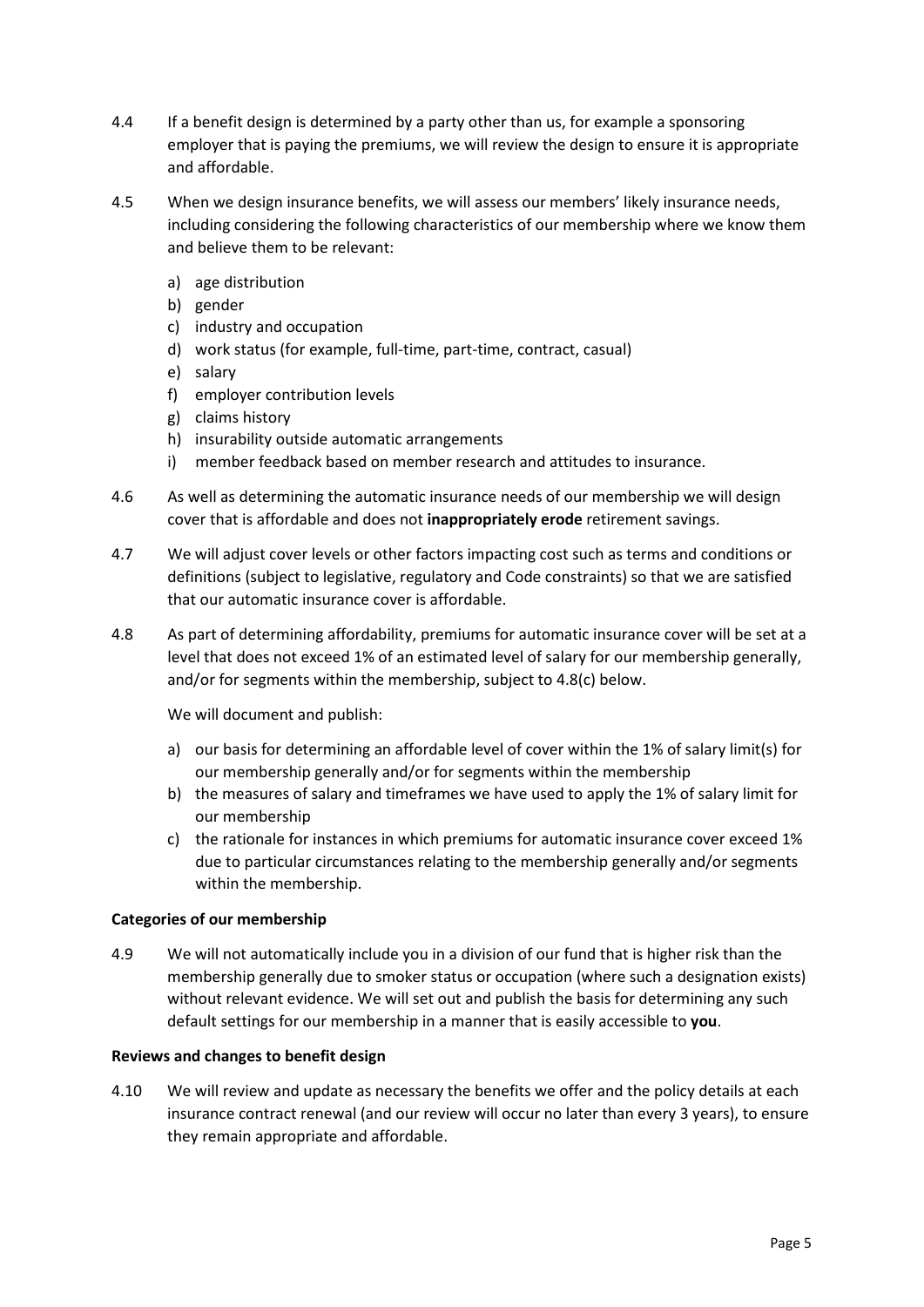- 4.11 We will assess the premiums for automatic insurance cover at each policy renewal (and no later than every 3 years) to ensure premiums remain consistent with section 4.8 above.
- 4.12 If we decide to change any of the benefits offered (including the definition of the benefits) as part of your cover, we will provide you with details of the changes and any options available to you to change or cancel the new cover.
- 4.13 If the impact on your cover or premiums is material,[1](#page-5-0) we will let you know **in writing** at least 30 days before the changes take effect.

### **Cancelling your insurance cover**

- 4.14 You can cancel or reduce the insurance cover which we arrange for you at any time, and the associated premiums will no longer be deducted from your superannuation account. You can cancel part of your cover and keep some of it, provided this is permitted under our fund rules and the insurance policy. We will make the process straight-forward. You can cancel or reduce your cover in the following ways, subject to appropriate member identification:  $2$ 
	- a) via our website, the insurer's website or our digital application
	- b) over the phone
	- c) **in writing** by email or post.
- 4.15 We will include clear instructions on how to cancel or reduce your insurance cover in your insurance welcome pack, our disclosure information, your annual statement, and on our website. If you request a cancellation form, we will send it to you within 5 **business days**.
- 4.16 As part of the cancellation process, we will tell you that:
	- a) you will not be able to make a claim for insurance benefits for events or conditions that arise after your cover has cancelled
	- b) we will no longer deduct insurance premiums from your account
	- c) your ability to restart your cover may be subject to health assessment and acceptance by the insurer, and you may not be able to get cover
	- d) if you are replacing your cover with alternative cover, you should not cancel until the replacement cover is in place
	- e) you can get independent financial advice to help you to make a decision on cancellation.
- 4.17 We will confirm that you have cancelled your insurance cover and the date on which your cover will stop **in writing**.
- 4.18 If you cancel within 14 calendar days of us telling you that we have provided you with automatic insurance cover or that we have increased your level of automatic insurance cover, any premium we have deducted from your account for that insurance cover will be waived or refunded back to the cover start date or the start of the increased cover (as applicable). No cover will then apply for that period.

#### **Communicating to you when we are required to cancel your cover**

<span id="page-5-0"></span><sup>1</sup> In line with the requirements of section 1017B of the *Corporations Act 2001*.

<span id="page-5-1"></span><sup>&</sup>lt;sup>2</sup> The cancellation standards in the Code do not apply to members of a defined benefit fund, in which the value of the retirement benefit is defined by the fund rules, or where the insurance arrangement with an employer does not allow for member cancellation.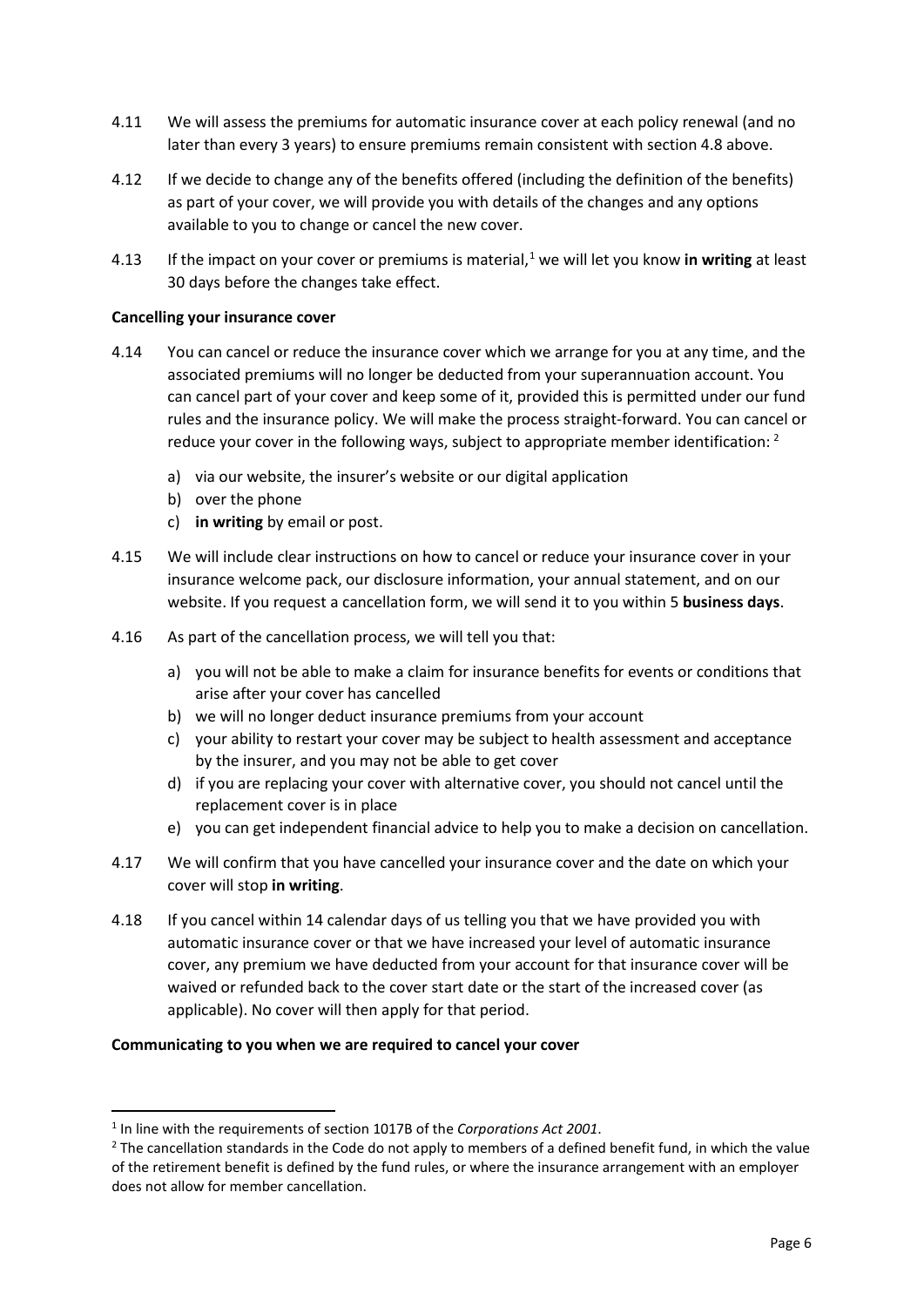- 4.19 We are required by law to cancel your insurance cover in some circumstances, unless you tell us in writing that you want to keep it<sup>[3](#page-6-1)</sup>.
- 4.20 If we stop providing your cover because we are required to by law, in addition to the notification that law requires us to provide to you prior to this change, we will confirm this **in writing** within two weeks of the date on which your cover stopped. This communication will include the following:
	- a) details about the insurance cover that has stopped (sum insured, premium, etc)
	- b) the date the cover stopped
	- c) your options to restart your cover, including any terms or conditions which may apply if your cover is reinstated
	- d) confirmation that you may still claim insured benefits for any events or conditions that occurred before your cover was stopped
	- e) general information that you can get independent financial advice to help you to make a decision
	- f) general information about the impact of insurance premiums on retirement savings, should you choose to reinstate or recommence your cover.

# **Reinstatement of cover[4](#page-6-2)**

- 4.21 Under review.
- 4.22 Under review.
- 4.23 Under review.

#### **Duplicate insurance cover**

4.24 When you become a member of our fund, we will ask your permission to help you to determine whether you have any other insurance cover in a superannuation fund. The purpose of this is to ensure you do not unintentionally pay premiums for multiple insurance covers, or for any cover on which you may be unable to claim. If we identify that you have other insurance cover, we will let you know.

### <span id="page-6-0"></span>**5. Helping members to make informed decisions**

#### **How we will provide you with information**

- 5.1 We will help you to make better informed decisions by giving you appropriate and easy-tounderstand information when we provide you with cover and on an ongoing basis.
- 5.2 We will seek to understand the characteristics of our members, so that we can tailor our communications.
- 5.3 We will use plain language in our insurance communications, and will limit the use of jargon and acronyms. If acronyms or jargon are used, plain language definitions will be provided.

<span id="page-6-1"></span><sup>&</sup>lt;sup>3</sup> These circumstances are explained in the Superannuation Industry (Supervision) Act 1993 (principally Ss:68AAA,68AAB, 68AAC and 68AAD).

<span id="page-6-2"></span> $4$  This section (clauses 4.21 – 4.23) has not been updated as it remains under review. Compliance with this section is not required until the review is complete. There are different interpretations of the applicability of these measures and the operation of these measures requires further clarification.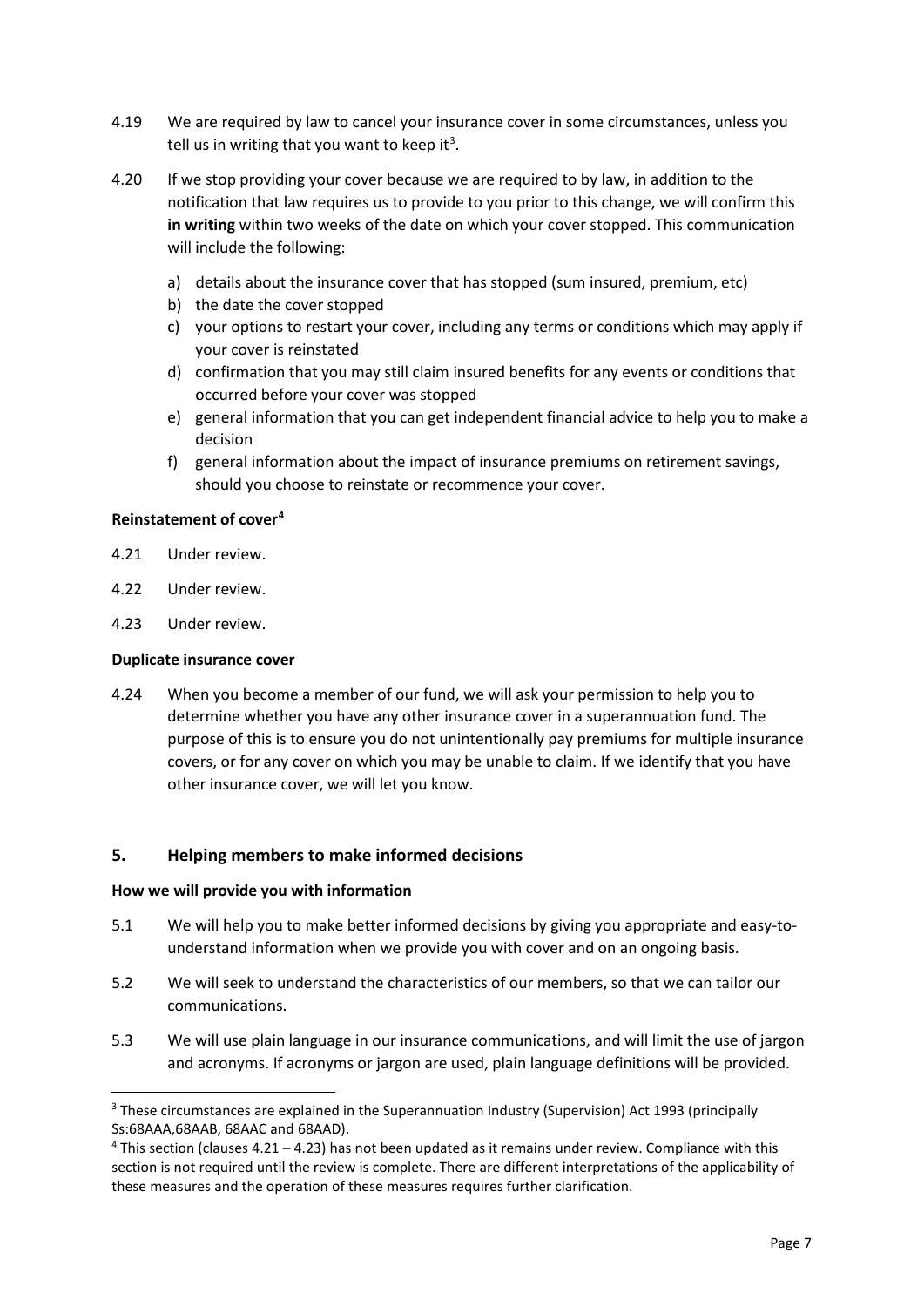We will ensure that the wording of key insurance concepts has been consumer tested for comprehension.

- 5.4 We will regularly review the insurance communications that we provide to ensure they are appropriate and consistent.
- 5.5 We will publish a Key Facts Sheet for our automatic insurance cover in a standard industry format on our website.
- 5.6 The purpose of the Key Facts Sheet is to provide high-level, fund-specific insurance information in a format that is consistent across the industry, to help you to better understand your cover and to compare cover across different superannuation funds.
- 5.7 We will also provide you with clearly identifiable insurance-specific information in a welcome pack when we provide you with automatic insurance cover. This may be provided as part of a broader welcome pack about our superannuation fund.
- 5.8 The purpose of the insurance welcome pack is to give you greater awareness and better information about the automatic insurance cover that you receive from us.
- 5.9 The insurance information in our welcome pack will contain the following:
	- a) a copy of the Key Facts Sheet
	- b) how much you are insured for
	- c) the premiums you will pay
	- d) any other information specific to you that is not included in the general information on the Key Facts Sheet
	- e) that you should consider whether you hold cover elsewhere, either within another fund or outside superannuation, and the impacts of holding multiple insurance covers
	- f) a link to the Code
	- g) a link to the product disclosure statement and other relevant insurance information on our website.
- 5.10 We will make the following information easily accessible on our website, and provide you with hard copies upon request:
	- a) the Key Facts Sheet
	- b) the product disclosure statement for our automatic insurance cover
	- c) information about the benefits and costs of insurance in superannuation
	- d) information on how to cancel your insurance and the consequences of cancelling
	- e) how to make a claim
	- f) how to make a complaint.

### **Explaining our definitions**

- 5.11 We will clearly explain on our website and in our product disclosure statement our intention in providing total and permanent disability and income protection cover, and how the definitions that we use will be applied in practice.
- 5.12 We will agree on the interpretation and application of our definitions with our insurers to ensure a consistent approach.
- 5.13 We will undertake a regular review to ensure the interpretation and application of our definitions are consistent with any changes in our policy terms, and our insurers' approach.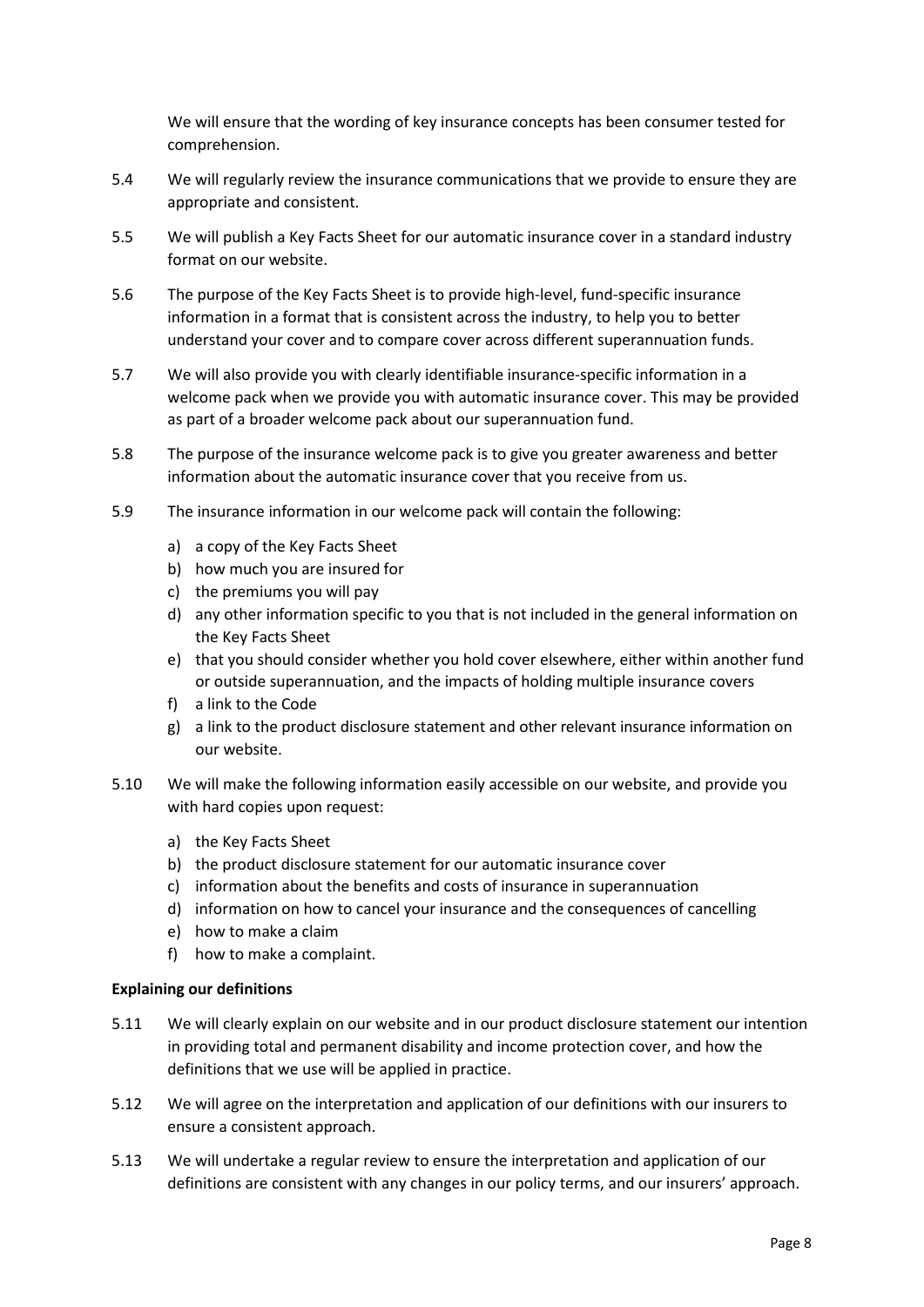- 5.14 We will use the following standard headings that are relevant to our total and permanent disability cover:
	- a) Total and permanent disability [unable/unlikely] to do a suited occupation ever again
	- b) Total and permanent disability [unable/unlikely] to do your own occupation ever again
	- c) Total and permanent disability [unable/unlikely] to look after yourself ever again
	- d) Total and permanent disability [unable/unlikely] to do basic activities associated with work ever again
	- e) Total and permanent disability –permanent loss of intellectual capacity
	- f) Total and permanent disability loss of limbs and/or sight
	- g) Total and permanent disability suffering a specifically defined medical condition and permanently unable to work because of it
	- h) Total and permanent disability significant impairment to your whole body.
- 5.15 If the total and permanent disability definition that we use has more requirements than those listed above, we will ensure they are described in similar plain language terms to the descriptions above.
- 5.16 If the total and permanent disability definition that we use is different from the standard definition which allows superannuation benefits to be released under legislation,<sup>[5](#page-8-0)</sup> we will explain the differences in plain language.

### **Communication during the term of your cove[r6](#page-8-1)**

- 5.17 We will provide you with an annual statement which includes the following information:
	- a) the types of cover you hold and how much you are insured for
	- b) your current premium
	- c) an explanation for any change in your premiums
	- d) the policy's standard exclusions and benefit limitation terms that may impact your entitlement to insurance benefits
	- e) about the impact of insurance premiums on retirement savings
	- f) information about how to contact us to discuss options if you want to change the terms of your cover
	- g) how you can increase, decrease or cancel your cover based on your individual needs;
	- h) information about the Code
	- i) our rules for automatic cessation of cover
	- j) what to do in the event of a claim.
- 5.18 We will contact you about your insurance cover if we become aware that:
	- a) a change in your employment arrangements may impact your cover
	- b) you are no longer covered due to the terms of the policy.
- 5.19 The purpose of the communications during the term of your cover is to prompt you to evaluate the appropriateness of your cover, and ensure that you are kept informed of your options to change, review or cancel your cover.

<span id="page-8-0"></span><sup>5</sup> *Superannuation Industry (Supervision) Act 1993*.

<span id="page-8-1"></span><sup>&</sup>lt;sup>6</sup> For defined benefits members, the requirements for communication during the term of the cover will be tailored as appropriate to the insurance arrangements in place.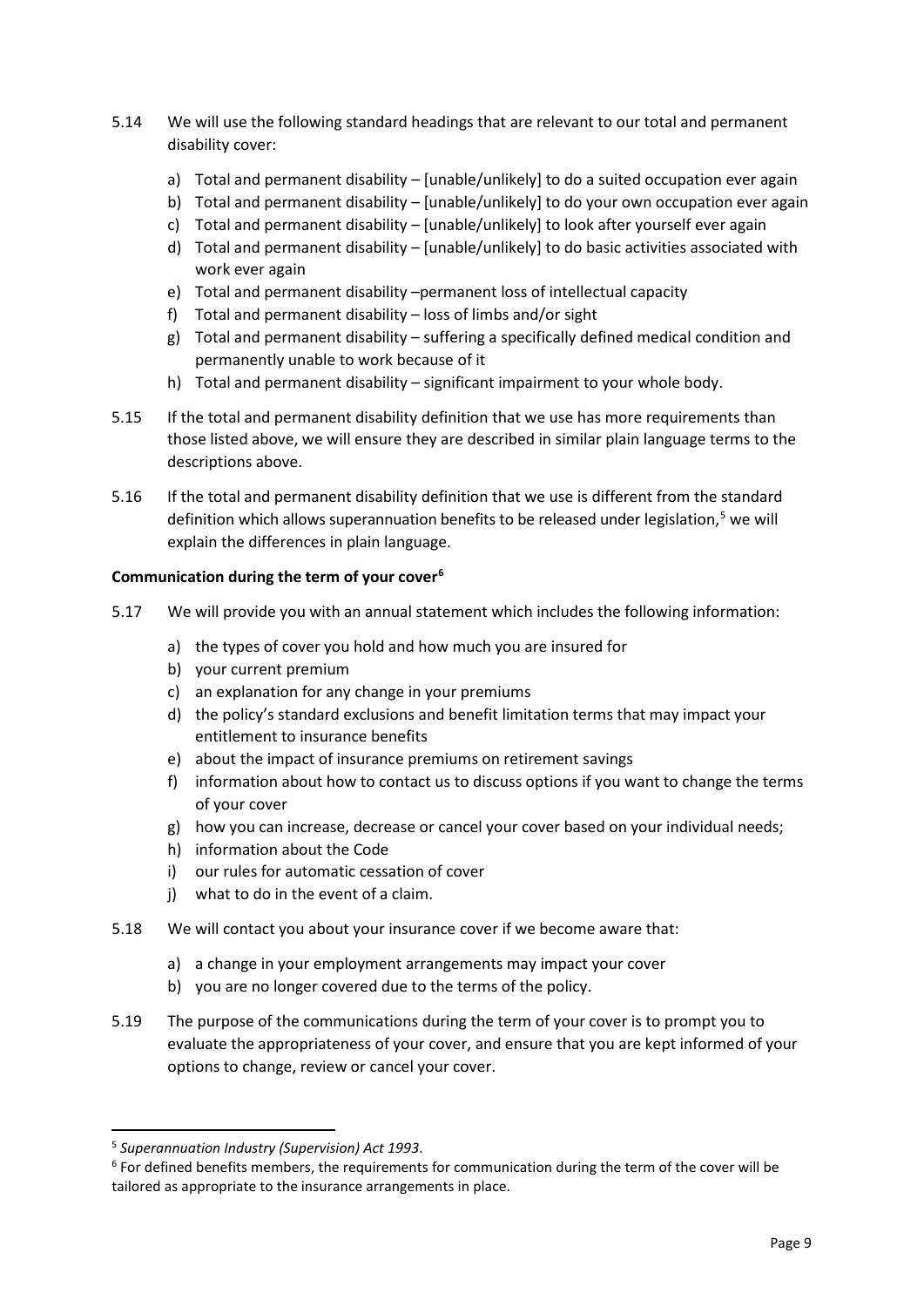5.20 We will promote any digital tools that we provide, to help you to monitor your account and your contributions, the cost of insurance and the impact on your balance.

#### **Lost members**

- 5.21 We will use our best efforts to keep our members' contact details current, so that we can provide the communications required by the Code.
- 5.22 If we cannot contact you as we do not have your current contact details, we may be required to report to the Australian Taxation Office that you are a lost member.
- 5.23 We will not be in breach of the Code if we are unable to provide you with any of the communications required by the Code.

### <span id="page-9-0"></span>**6. Supporting vulnerable consumers**

- 6.1 We recognise that some people may have unique needs, such as older persons, people with mental health conditions, people with a disability, people from non-English speaking backgrounds, people with low levels of literacy, people in financial distress, people in abusive relationships, and Indigenous Australians, when accessing insurance, making an enquiry, claiming on their cover, making a complaint and communicating with us.
- 6.2 We will have internal policies in place to help our staff to identify vulnerable consumers and to take practical steps to better assist members who may need further support. This may include referral to people or services with specialist training and experience to appropriately engage with and support them.
- 6.3 Where you tell us that you require support or where we identify that you require assistance from us, we will provide support or assistance to the best of our ability. We will ask for your permission to keep a record of the support or assistance you require.

#### **Providing information**

- 6.4 We recognise that some groups of consumers (for example, people from Indigenous communities or those from non-English speaking backgrounds) may require support in meeting identification requirements. We will take reasonable measures to assist and a flexible approach to verification and identification in line with AUSTRAC $^7$  $^7$  guidance, while still meeting our obligations under the law.
- 6.5 We recognise that people living in remote and regional communities may have trouble meeting their obligations to provide us with documents and to take part in assessments in the timeframes we set. We will take this into account when going through the underwriting and claims processes.
- 6.6 If you need help with the claim process, in understanding what is required of you, completing claim forms or providing requested claim information, we will work with you and the insurer to find a solution. This may include endeavours to collect the information on your behalf, with your permission.

#### **Interpreting services**

<span id="page-9-1"></span><sup>7</sup> Australian Transaction Reports and Analysis Centre.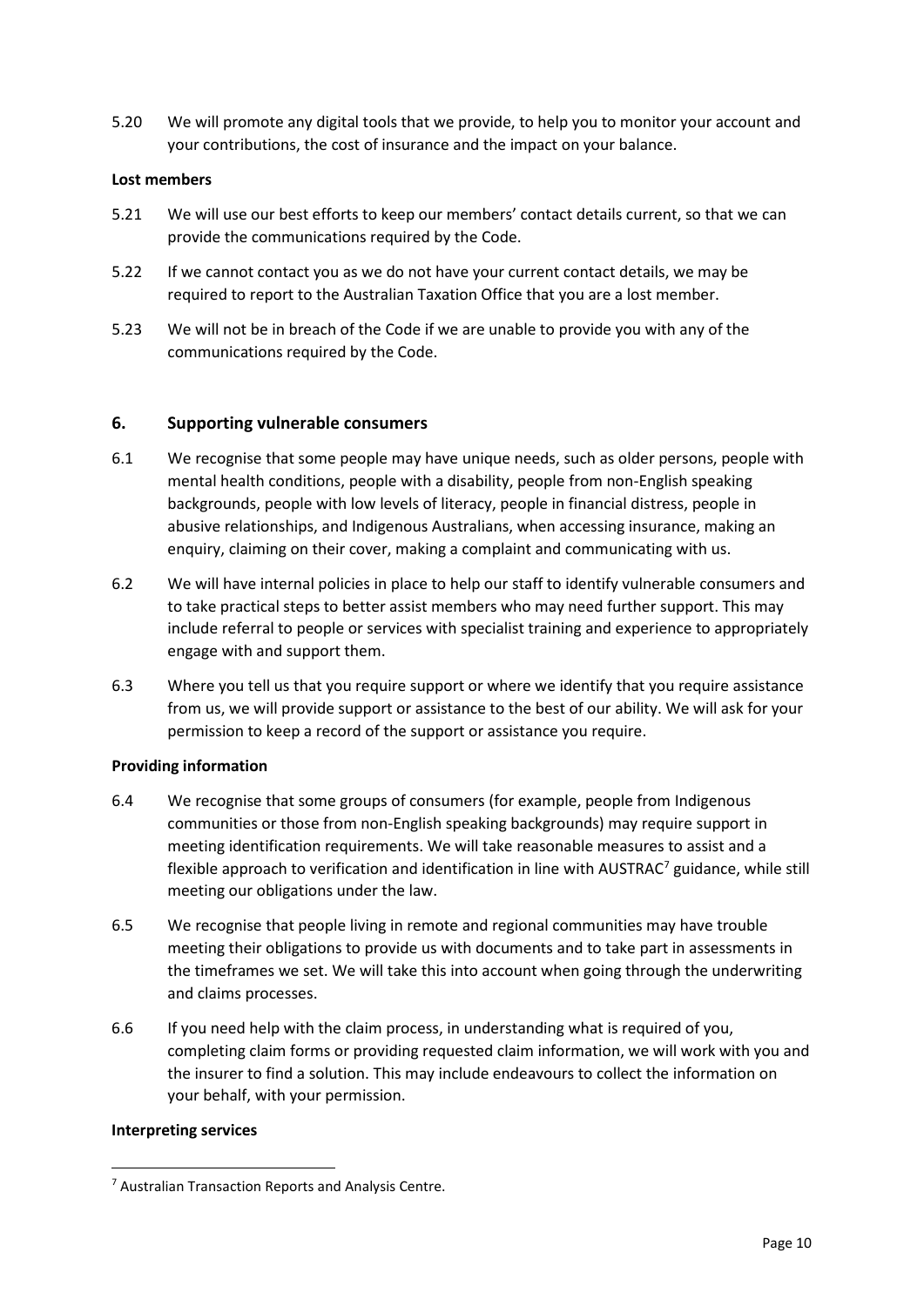- 6.7 We will provide access to an interpreter at your request, or where we need an interpreter to communicate effectively with you. We may use an interpreter who is a member of our staff, or an external interpreter.
- 6.8 We will record your interpreting needs and plan ahead to meet these needs. Where an interpreter is offered but declined, this will also be recorded.
- 6.9 We will provide a direct link on our website to information on interpreting services and any other relevant information for non-English speakers, including any insurance information that we have translated into other languages.

### **Guardianship**

6.10 Where you are under the care of a State-appointed guardian or administrator or the holder of your enduring power of attorney, any communications we provide will be sent directly to your guardian, administrator or attorney, and we may only accept payment instructions from them.

## **Release of funds**

- 6.11 If we allow our members to receive early release of some of the money in their account on the basis of severe financial hardship or compassionate grounds, we will clearly explain the process on our website. If we do not allow this, we will explain the reasons for this on our website.
- 6.12 If we grant you release of your superannuation account balance (for example, due to a terminal illness), we will let you know the impact on any insurance cover you still have at the time and that you can choose to leave enough funds in your account to pay the premiums for your cover.

# <span id="page-10-0"></span>**7. Handling claims**

### **Principles for claims handling**

- 7.1 We acknowledge that claim time can be difficult. We will treat you with compassion and respect. We will make the claims process as straight-forward as possible for you.
- 7.2 We will help you identify any cover held within our fund under which you may be entitled to claim. We will not discourage you from making a claim.
- 7.3 We will oversee the claims process, and help you to navigate the process.
- 7.4 We will be responsible for overseeing the conduct of the insurer and any **Service Provider** we engage in the claims process, in line with the standards in Section 12 of the Code. We will proactively engage with other parties in the claims process, such as any representative that you engage, to minimise delays and remove unnecessary duplication from the process.
- 7.5 We will put in place appropriate governance arrangements for our claims handling.
- 7.6 We will publish our claims philosophy on our website, and we will assess the claims philosophies of our insurers to ensure they align with our own philosophy.

### **The claims process**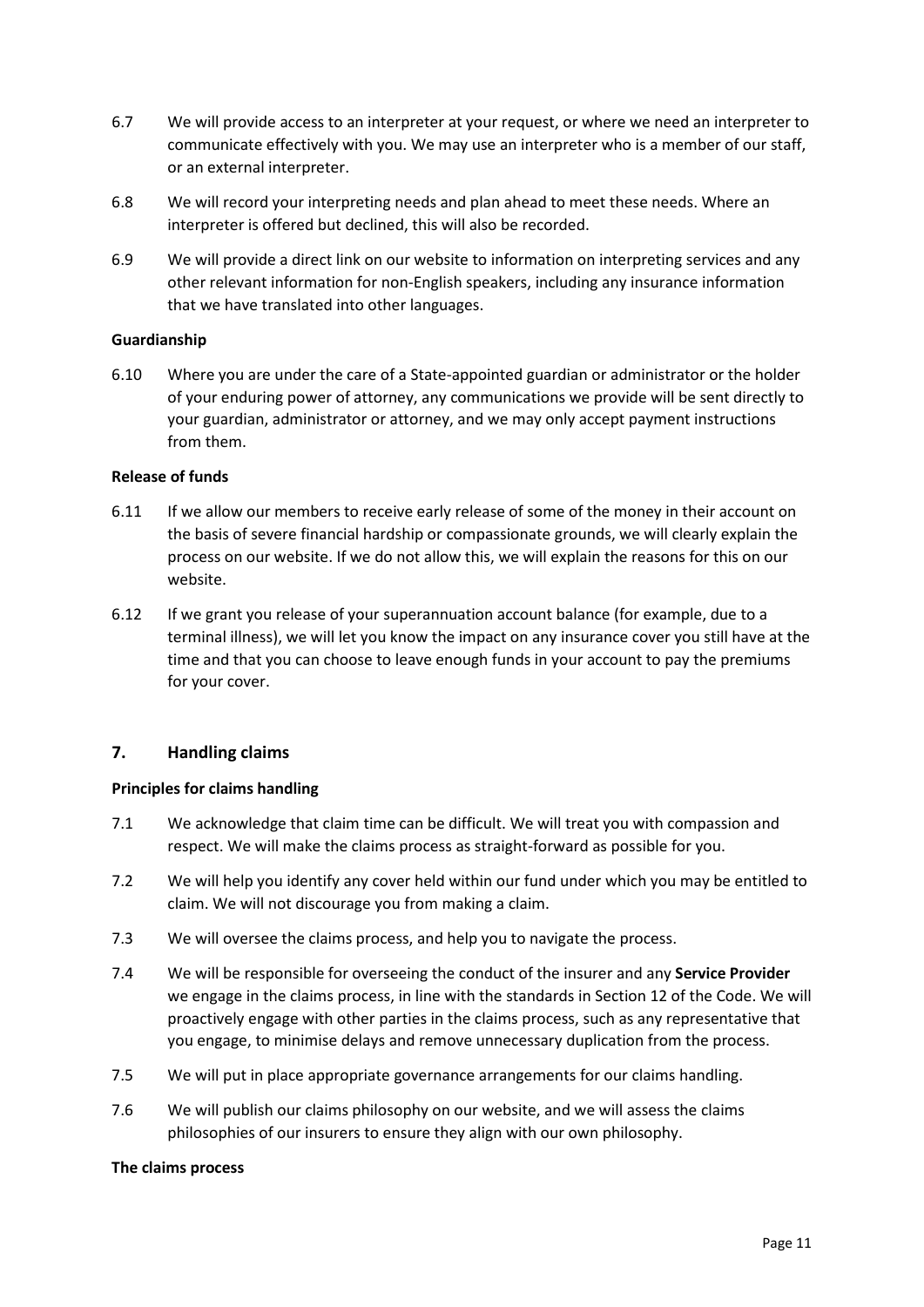- 7.7 The claims process incorporates a number of steps, and there are roles for us, for the insurer and for you. You may be required to provide relevant documents and attend assessments.
- 7.8 The **Financial Services Council Insurer Code** places responsibilities on insurers to determine claims within specific timeframes. We will work together to ensure a consistent and efficient process for you.
- 7.9 You will be given contact details for the primary contact during the claim process.
- 7.10 We will have complied with the requirements to communicate with you in this section even if the communications are provided to you by the insurer or a **Service Provider**.
- 7.11 We may take responsibility for a step in the claim process that is not covered below, such as arranging an independent medical examination or an interview with you. In these cases, we will comply with the relevant standards in the **[Financial Services Council](https://www.fsc.org.au/policy/life-insurance/code-of-practice/life-code-of-practice) Insurer Code**.

## **Making a claim**

- 7.12 If you tell us that you wish to make a claim, we will help you provide the information for your claim, or direct you to the appropriate forms or information online or email these to you by the next **business day**. If you require hard copy forms, we will send these within 5 **business days**.
- 7.13 If we receive a completed claim from you, [8](#page-11-0) within 5 **business days** we will:
	- a) acknowledge receipt of the claim
	- b) assess whether you have provided all of the necessary information and documentation
	- c) carry out an initial eligibility assessment to assess whether you have insurance cover based on the information available
	- d) provide you with a summary of the claim process (if this has not already been provided to you when you tell us you wish to make a claim);
	- e) either provide the claim to the insurer, or tell you that you are not eligible to make a claim based on the information available (in line with section 7.16 below).
- 7.14 If a claim is made via telephone, a written record or call recording will be kept and can be sent to **you** on request.
- 7.15 The summary of the claim process that we will give you will include:
	- a) an explanation of the terms of your cover, including the policy's standard exclusions and limitations
	- b) the steps involved in the claim process and a reasonable expectation of the end-to-end timeframe for the assessment of the claim, taking into account the timeframes in the **Financial Services Council Insurer Code** and our review of the insurer's decision
	- c) our role and duties and the role and duties of the insurer
	- d) who will be your primary contact and contact details you can use to get information about your claim
	- e) whether you may be required to attend ongoing assessments
	- f) how payments will be made if the claim is accepted

<span id="page-11-0"></span><sup>8</sup> A completed claim requires lodgement of claim forms with **us**, or provision of requested claim information via telephone.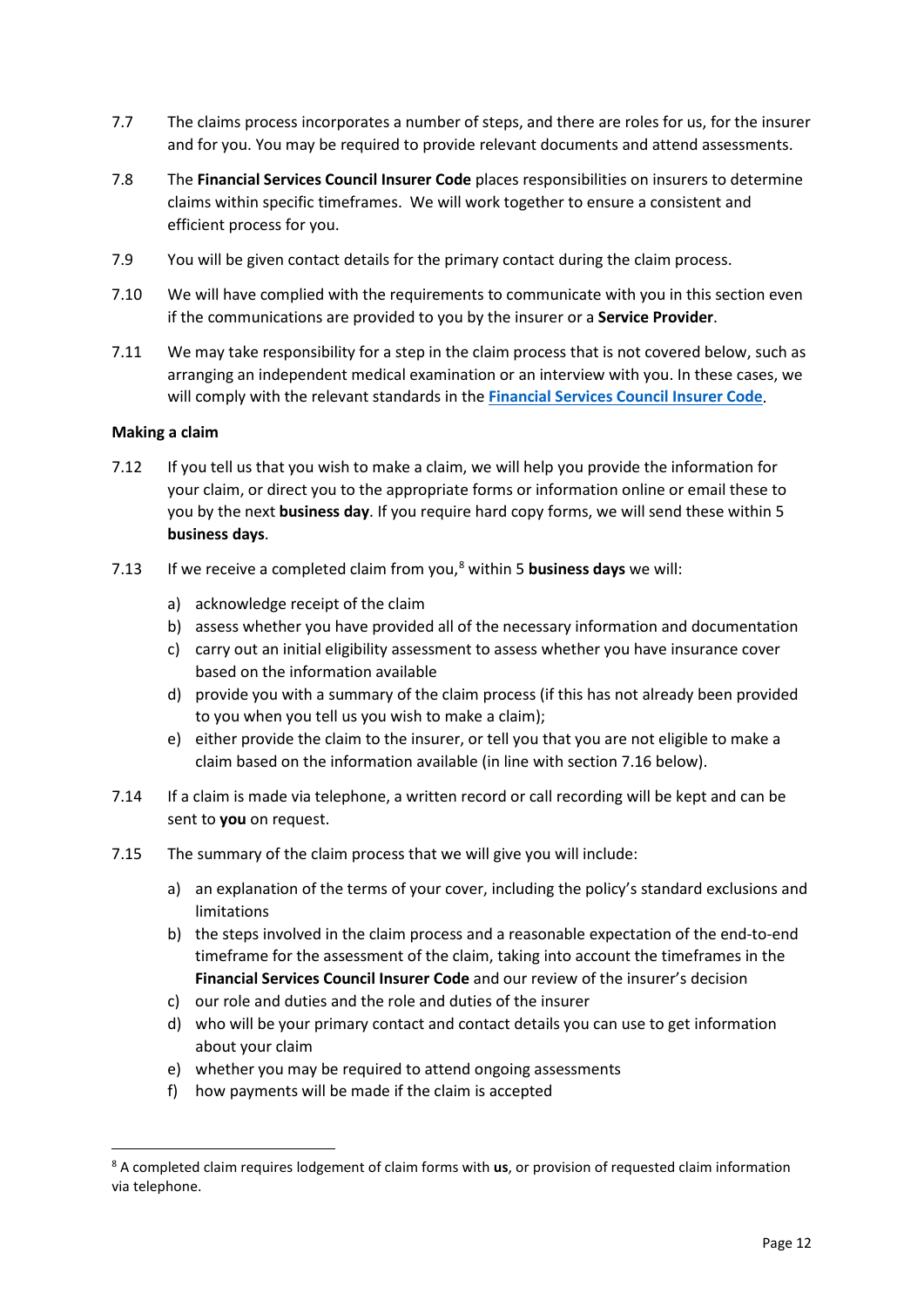- g) that there may be financial or tax implications and you may wish to get independent advice
- h) the impact on the amount of the claim of receiving income from other sources including Centrelink and workers' compensation if offsets are applied
- i) how we will review the insurer's decision.
- 7.16 If we assess that you are not eligible to make a claim, we will:
	- a) explain this in writing
	- b) give you the opportunity to provide more information so that we can review your eligibility
	- c) tell you that if you are not satisfied with our decision, you can make a complaint and we will explain our complaints process.

### **While a claim is being assessed**

- 7.17 If you have a query about your claim while it is being assessed, we will respond:
	- a) with an acknowledgment by the next **business day**
	- b) with a full response within 10 **business days**.
- 7.18 You will receive progress updates at least every 20 **business days** (unless a different timetable is agreed with you). If there are any issues delaying assessment of your claim, we will let you know what these are.
- 7.19 We will oversee the progress of the claim to minimise delays and intervene if we become aware that the insurer is not complying with the timeframes provided in the **Financial Services Council Insurer Code**.
- 7.20 If the insurer tells us that it cannot make a decision on your claim in the timeframes provided in the **Financial Services Council Insurer Code** because information which is necessary for assessment has not been provided, we will tell you the revised timeframes. If your medical condition has not yet stabilised to allow a decision to be made, we will tell you that your claim will be progressed further when more information is available.
- 7.21 If we become aware of any errors or mistakes in the claim or in the information requested, these will be addressed promptly. We may request more information to correct errors or mistakes.

### **Review of insurer's decision**

- 7.22 Once the insurer has made its decision on your claim, if the insurer informs us that it intends to make a payment to us,<sup>[9](#page-12-0)</sup> we will carry out a review within 5 **business days** to assess whether you have met the requirements for the money to be released from your superannuation account. We will also have oversight processes in place to confirm that the insurer is paying the correct amount, either to us or directly to you.
- 7.23 If we identify as part of our review that there are differences between the requirements for your insurance claim to be paid and the legal requirements for the release of funds from your superannuation account, we will clearly explain the differences in plain language.

<span id="page-12-0"></span><sup>&</sup>lt;sup>9</sup> This does not refer to payments that the insurer makes to you directly (such as with some income protection payments).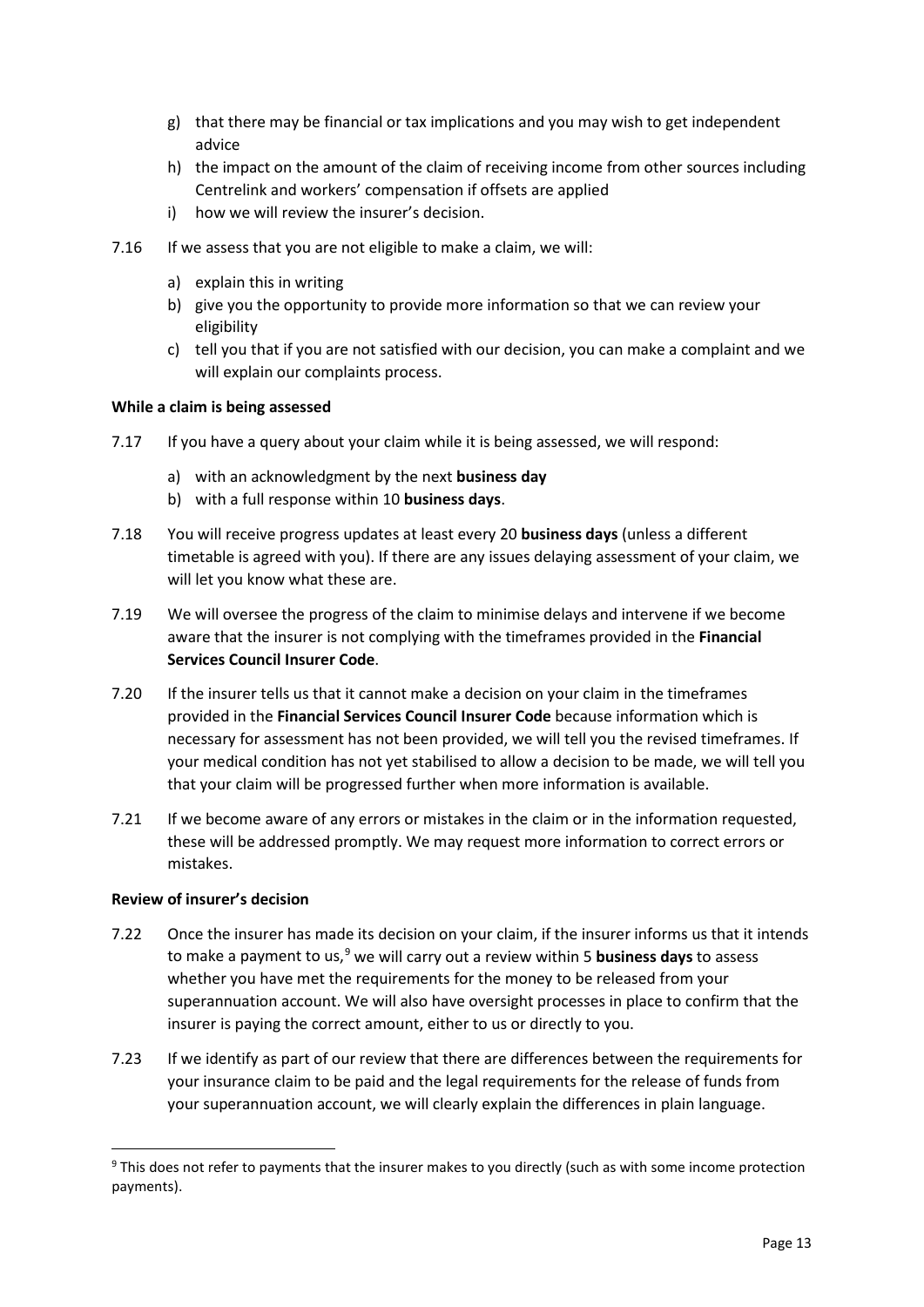- 7.24 If the insurer informs us that it has decided not to pay the claim, we will carry out a review within 15 **business days** of receiving the notification from the insurer. As part of our review, we will determine whether the insurer has provided you with the below, and we will provide you with any of the below that you have not yet received:
	- a) an explanation in plain language to enable you to understand the reasons for the insurer's view
	- b) an outline of the evidence relied upon in forming that view
	- c) a list of all documents obtained by the insurer and us during the assessment, and an opportunity to receive any documents on request
	- d) an opportunity to make further representations and submissions or provide further information about your claim.
- 7.25 Wherever possible, when we review the insurer's decision we will use information already collected during the claim assessment process, rather than asking you to provide information again, or to attend any further assessments. If we believe there is not enough information to make a properly informed decision, we will let you know. We will request any further information or assessments we need as early as possible and will avoid multiple information requests where possible.
- 7.26 We will only ask for and rely on information and assessments that are relevant to the claim and policy, and you can ask us to give you an explanation of the relevance of the information requested. If you disagree with the relevance of any requested information, the request will be reviewed. If you are not satisfied with the outcome of the review, we will tell you how to make a complaint.
- 7.27 If we obtain new information or assessments, or you make further representations and submissions or provide further information, we will have another 15 **business days** from the receipt of the new information to review that information.
- 7.28 If our review results in us querying the insurer's decision, we will tell the insurer within 5 **business days** of completing our review. If we believe the claim has a reasonable prospect of success, we will advocate on your behalf. We will keep you informed as the claim proceeds.
- 7.29 In **exceptional cases**, the timeframes for our review in this section may not be appropriate. In these cases, we will tell you that we need more time, and will clearly communicate our revised expected timeframes until our review is complete. We will tell you how to make a complaint if you are not satisfied.

# **Claim decision**

- 7.30 If the claim is approved and paid to us by the insurer, we will confirm this with you as soon as we have carried out our assessment of whether you have met the requirements for the money to be released from your superannuation account. Within 5 **business days** of confirmation being given, we will release the claim money to you,<sup>[10](#page-13-0)</sup> provided that:
	- a) valid identification, and payment instructions and other necessary documents have been received from you
	- b) we have confirmed that the legal requirements for release of funds from your superannuation account have been satisfied

<span id="page-13-0"></span> $10$  For income protection claims, the insurer may make the payments to you directly.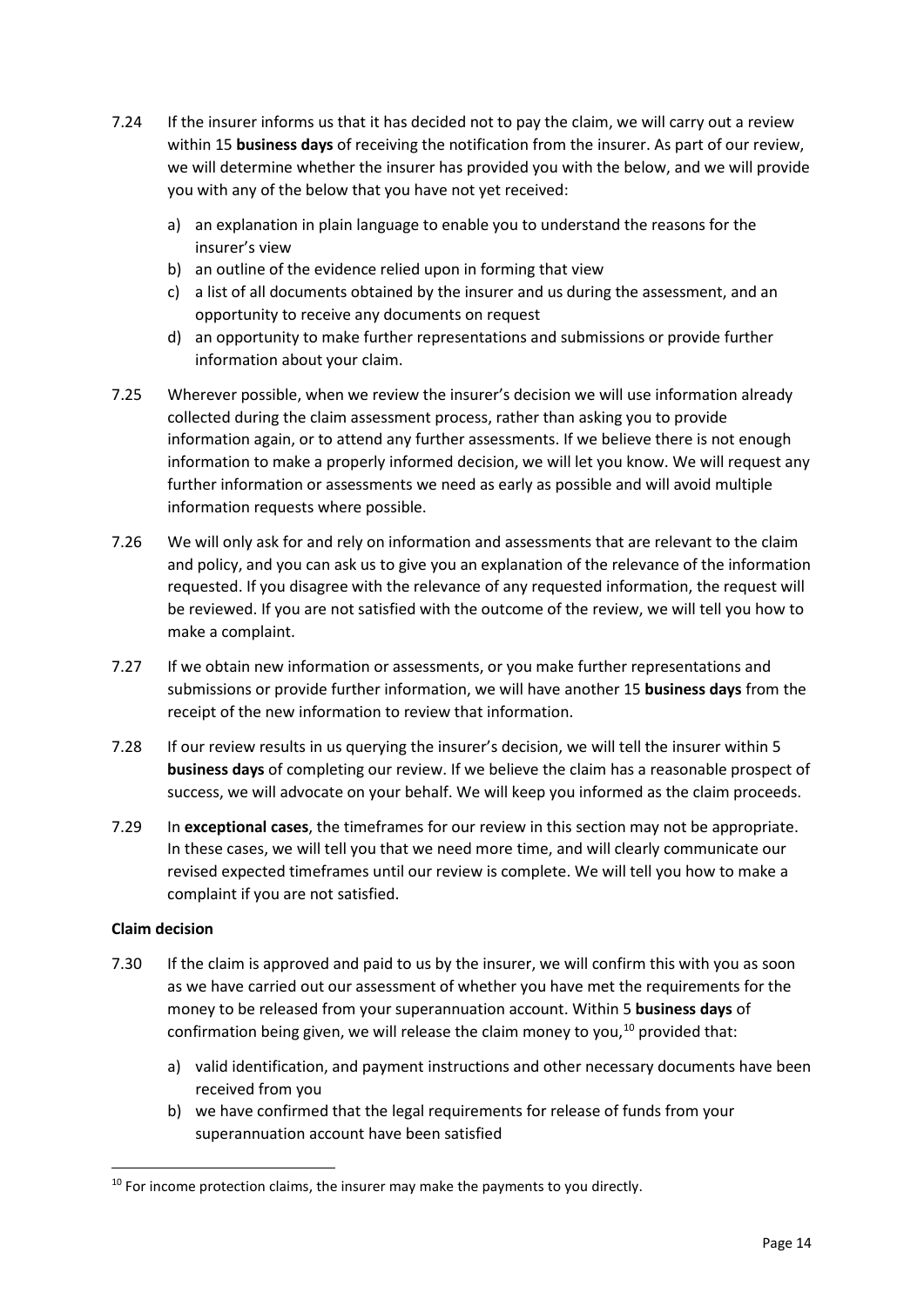- c) for death benefit claims, we have contacted all potential beneficiaries where relevant and given them the opportunity to provide submissions in support of their claim to be paid a benefit.<sup>[11](#page-14-1)</sup>
- 7.31 If your claim is declined, we will tell you within 5 **business days** of completion of our review:
	- a) the reasons for the decision in writing in plain language
	- b) that you can request copies of the documents and information relied on in line with the standards in section 13
	- c) how you can make a complaint if you are not satisfied with the decision.

### **Income protection claims**

- 7.32 For income protection claims, we will support the insurer to:
	- a) seek to identify ways to support your recovery as quickly as possible
	- b) collaborate with your doctor, other healthcare providers and employer to maximise the health outcomes
	- c) promote best-practice rehabilitation and injury management where these are consistent with the terms of the policy.
- 7.33 Where you are receiving ongoing income protection payments, we will have oversight processes in place to determine whether the information you are required to provide is reasonable, and ensure you and your doctor are providing the required information, to assist you to receive timely payments. We will also have processes in place to oversee our insurer's decisions about continuing or stopping income protection payments, and we will raise any concerns that we have with the insurer regarding a decision to stop payments.
- 7.34 If we become aware that you have made claims against more than one income protection policy, we will explain how the off-setting arrangements operate, and provide you with information about the factors you may want to consider to determine the best financial outcome from your multiple policies. You may be entitled to a premium refund in line with section 11.1 below.
- 7.35 If we identify that any of your claim payments are going to be offset or reduced by income you are receiving from other sources including Centrelink and workers' compensation, we will let you know.

# <span id="page-14-0"></span>**8. Premium adjustments**

8.1 If we receive money or other material benefits (other than claims payments for members and any related costs) directly or indirectly from an insurer or reinsurer, we will publish details of the arrangement on our website. These arrangements are sometimes referred to as premium adjustment mechanisms.<sup>[12](#page-14-2)</sup>

<span id="page-14-1"></span> $11$  The distribution of death benefits under a regulated superannuation fund is generally at our discretion, applied in line with the terms of our trust deed and subject to the *Superannuation Industry (Supervision) Act*  1993.<br><sup>12</sup> For the avoidance of doubt, where premiums cover both insurance risk and an investment component

<span id="page-14-2"></span><sup>(</sup>known as participating policies), these are not considered to be premium adjustment mechanisms.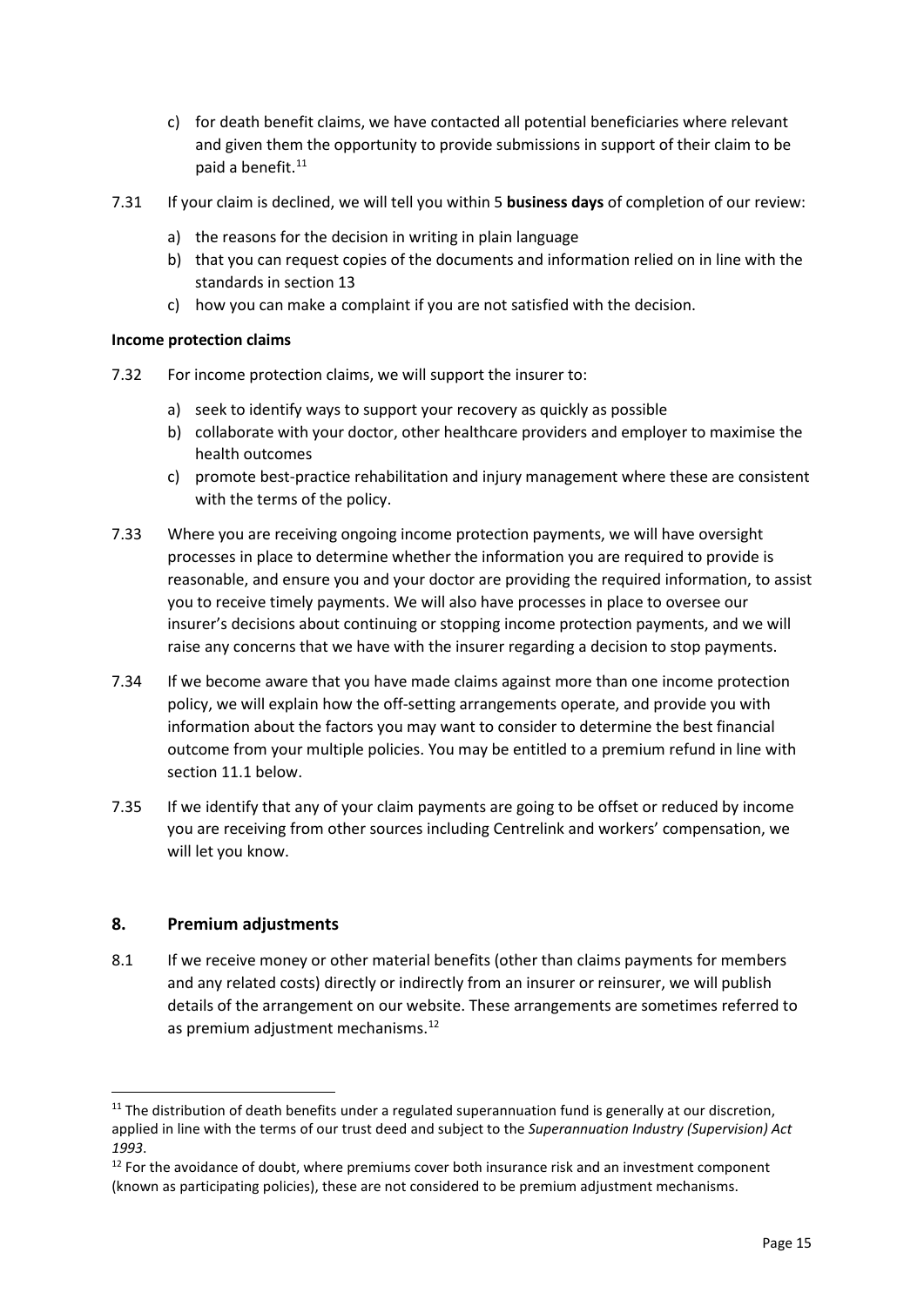- 8.2 Any premium adjustment payments we receive from an insurer will be passed onto our insured members through adjustments to future premiums charged to members, including for insurance administration.
- 8.3 Any premium adjustment payment made to us by an insurer or any deficit incurred will be allocated to our insurance reserve, governed by a board-approved insurance reserving policy.
- 8.4 Our annual report, product disclosure statement and relevant insurance documentation will include information about our premium adjustment arrangements and policy and the members to which it applies.
- 8.5 We will report details of any premium adjustment payments made to and from our insurance reserve, and what the payments from the reserve have been used for.

## <span id="page-15-0"></span>**9. Promoting our insurance cover**

- 9.1 When we promote the insurance cover that we offer, we will:
	- a) be clear and upfront and not misleading
	- b) consider the target audience for the communication and whether it provides adequate information for that audience
	- c) ensure that statements in communications are consistent with the features of the relevant policy and the disclosures in any corresponding product disclosure statement
	- d) ensure that any images used do not contradict, detract from or reduce the prominence of any statements used
	- e) if prices or premiums are referred to, ensure that these are consistent with the prices or premiums likely to be offered to the target audience for the communication
	- f) make clear if a benefit depends on a certain set of circumstances
	- g) ensure that any use of phrases such as "free" or "guaranteed" are not likely to mislead
	- h) comply with the Australian Securities and Investments Commission (ASIC)'s guidance for advertising financial products and services and guidance regarding unsolicited sales.
- 9.2 If we enter into an agreement or renew an agreement (no later than two years after we adopt the Code) with a financial adviser or dealer group to distribute the products we offer, including any insurance cover available via those products, the agreement will require the adviser to comply with the requirements of this section of the Code.
- 9.3 When we promote insurance cover additional to our automatic insurance cover, we will only target any promotion to the segments of our membership for whom we have identified the cover is likely to be appropriate, affordable and of value.
- 9.4 We will investigate any concerns raised or identified with the practices of our staff and the financial advisers that we engage. If as a result we identify that cover has been promoted or recommended inappropriately:
	- a) we will contact you to discuss an appropriate remedy, in consultation with the insurer. Appropriate remedies will vary depending on the circumstances, and may include:
		- i. cancelling the cover
		- ii. arranging a refund of premiums paid
		- iii. payment of interest on the refunded premium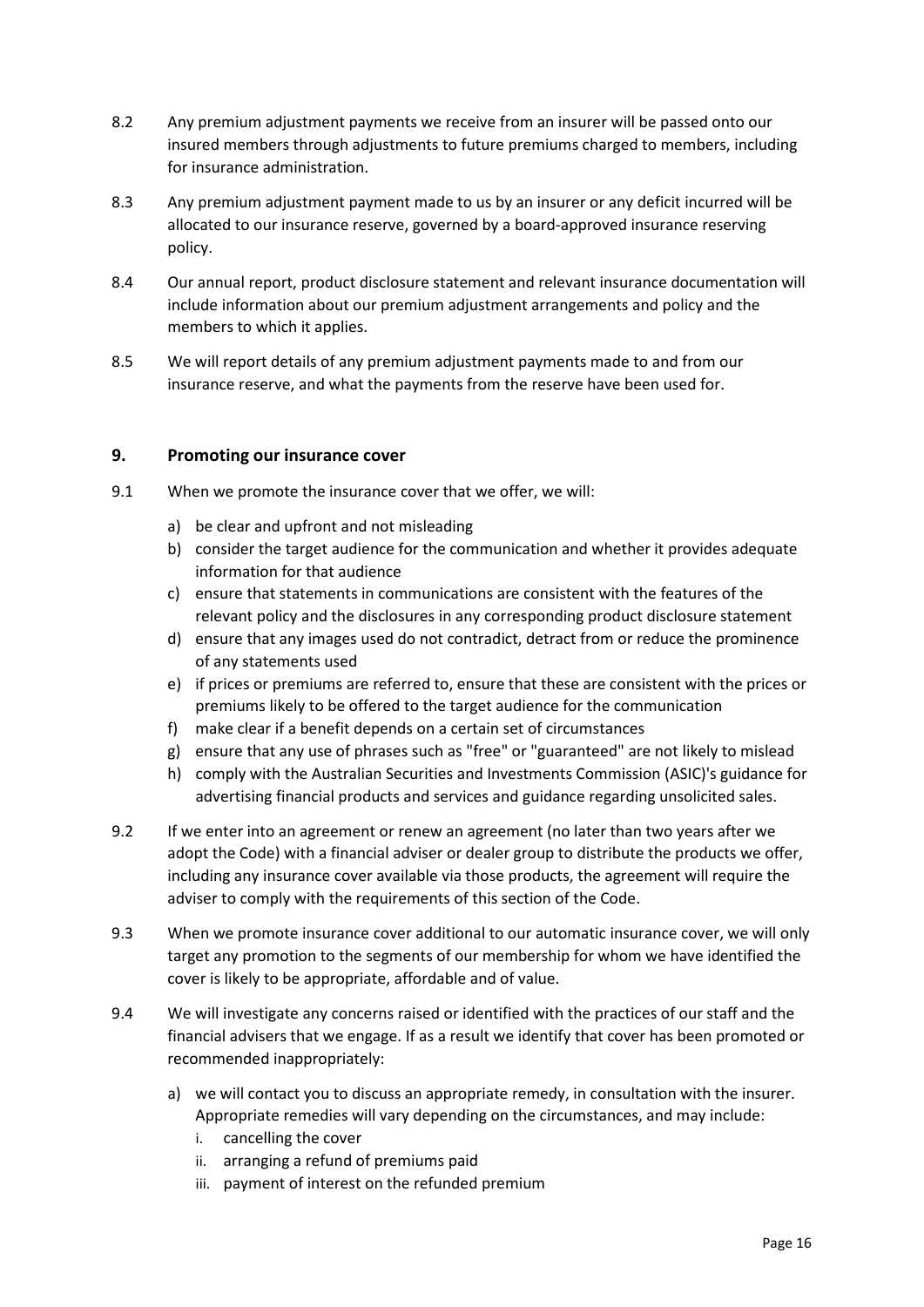- iv. adjusting the cover or arranging for more suitable cover
- v. correcting incorrect information
- b) if you are not satisfied with our proposed remedy, we will review this and tell you how to make a complaint
- c) we will correct any identified conduct issues, including through further education and training.

### <span id="page-16-0"></span>**10. Changes to cover**

- 10.1 If we provide a calculator or other tool to help you to determine the level of insurance you need, we will make it clear that any insurance cover you request may be subject to assessment and approval by us and the insurer.
- 10.2 We will include clear instructions on how you can change your cover in our insurance welcome pack, our disclosure information, your annual statement, and on our website.
- 10.3 We will let you know the consequences of any changes you request.
- 10.4 If you tell us that you want to reduce your cover or make any other changes that do not require the approval of the insurer, we will confirm your changes and the date on which your cover has changed **in writing** within 5 **business days** of receiving your instructions.
- 10.5 If you tell us that you want to increase your cover, replace cover you have in another fund, or make any other changes that we determine will require assessment and approval by the insurer, we will explain the process to you within 5 **business days**. You will be given contact details for the primary contact during the application process.
- 10.6 We will have oversight processes in place to monitor the decisions of our insurers, as part of our duty to act in our members' best interests.
- 10.7 We may take responsibility for a step in the application process, such as arranging an independent medical examination. In these cases, we will comply with the relevant standards in the **[Financial Services Council](https://www.fsc.org.au/policy/life-insurance/code-of-practice/life-code-of-practice) Insurer Code**.
- 10.8 We will have complied with the requirements to communicate with you in this section even if the communications are provided to you by the insurer or a **Service Provider**.
- 10.9 At the start of the application process, before asking you any health-related questions, we will explain the duty of disclosure (information you need to tell us) and the consequences of not disclosing all relevant information and answering all questions honestly and completely.
- 10.10 If you tell us that you are replacing existing insurance cover that you hold elsewhere, we will tell you:
	- a) that you should not cancel any existing cover until your new application is accepted
	- b) the general risks of replacing existing cover, including the loss of any accrued benefits, the possibility of waiting periods to start again (if applicable), and the implications of any nondisclosure on an application for cover (even where unintentional)
	- c) that once your new cover is accepted, if you do not cancel your previous cover, you may be unable to claim on multiple insurance covers (depending on the terms of your policies).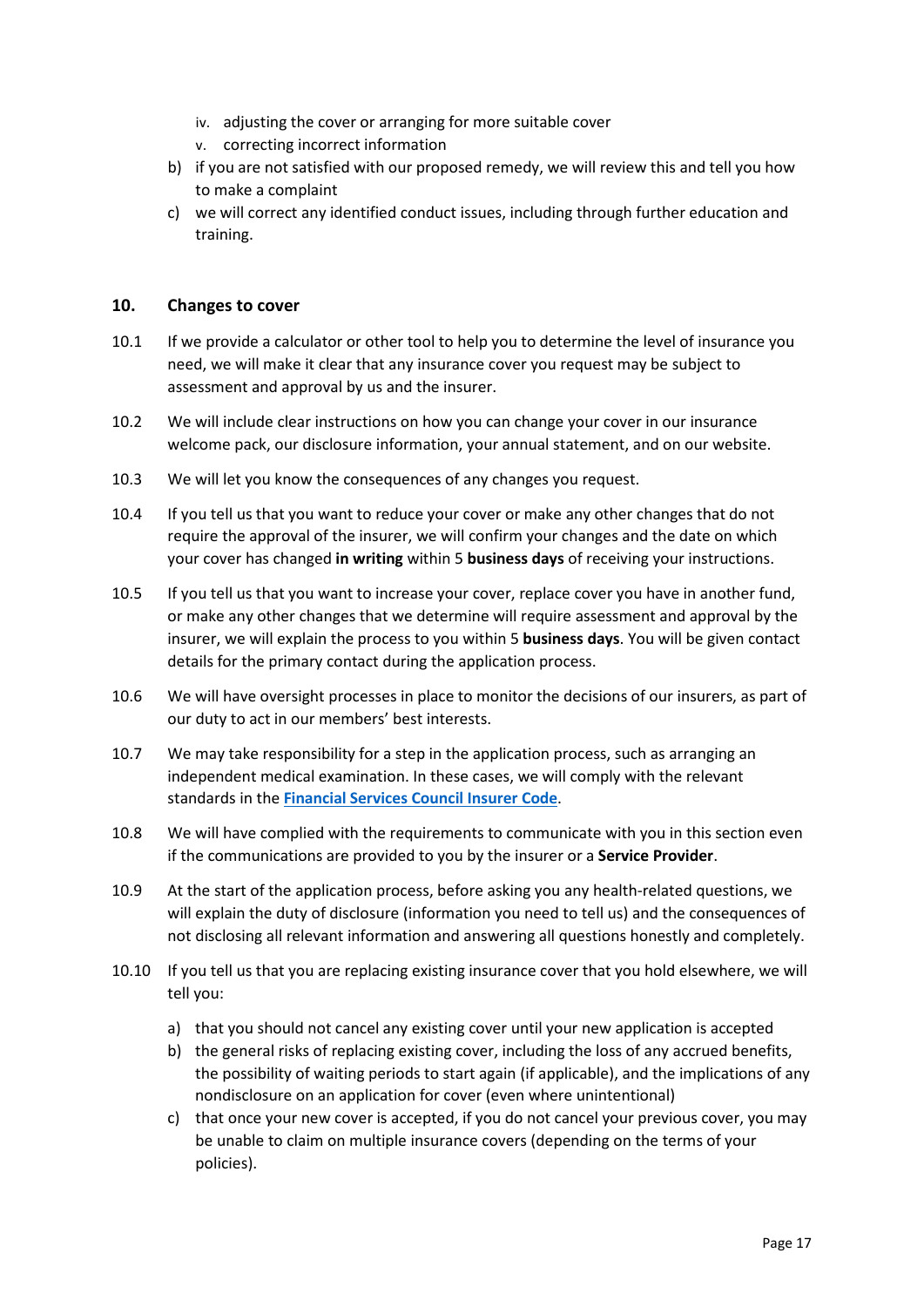- 10.11 We will provide you with information about any change in your premiums and general information about the impact of insurance premiums on retirement savings.
- 10.12 If cover is offered on alternative terms based on your personal circumstances, such as:
	- a) a higher premium
	- b) the exclusion of specific events, activities or medical conditions that are not covered
	- c) alterations to any waiting periods that apply before benefits can be accessed
	- d) alterations to the benefit period that applies, including the term of the insurance cover
	- e) any other specific terms or conditions that may be applicable to the policy,

we will make it clear to you what alternative terms are being offered.

- 10.13 If insurance cover is not offered, or is offered on alternative terms, we will let you know (or your doctor, where appropriate):
	- a) the reasons for the decision
	- b) that you can request copies of the documents and information relied on in line with the standards in section 13
	- c) if you disagree with the decision, or if you think that the information relied on to make the decision is incorrect or out of date, you can discuss this with us and we will review the decision, and if you are not satisfied with the review we will tell you how to make a complaint.
- 10.14 Should we become aware after the cover is issued that information relied on for your application for insurance was incorrect or incomplete at the time the cover was issued, we will notify the insurer, and:
	- a) if we consider the information to be important for your cover, we will ask you to provide an explanation, including giving you an opportunity to review any relevant documents about you, before any decision is made such as changing the terms or cancelling your cover
	- b) once a decision has been made, we will advise you of the decision and any actions to be taken, and the process to have this reviewed or make a complaint if you disagree with the decision.

### **Transfer between divisions in our fund**

- 10.15 There are circumstances in which we will transfer you between different divisions of our fund. For example, if you leave an employer, you may be automatically transferred from the employer's plan to a different division. This may change the type and/or the terms of the insurance cover you receive from us or could result in cancellation of your cover, for example due to legislation or fund rules.
- 10.16 If you have been transferred to another division which changes the type or terms of the cover you receive from us, we will contact you in writing within 30 days of the transfer to explain the changes and any options for changing or cancelling this cover.
- 10.17 We may also transfer a group of members to a different division, for example if your employer restructures its insurance. If this occurs, we will let you know **in writing** 30 calendar days before the transfer if circumstances permit. We will confirm to you any changes to your insurance cover and your options for changing or cancelling this cover.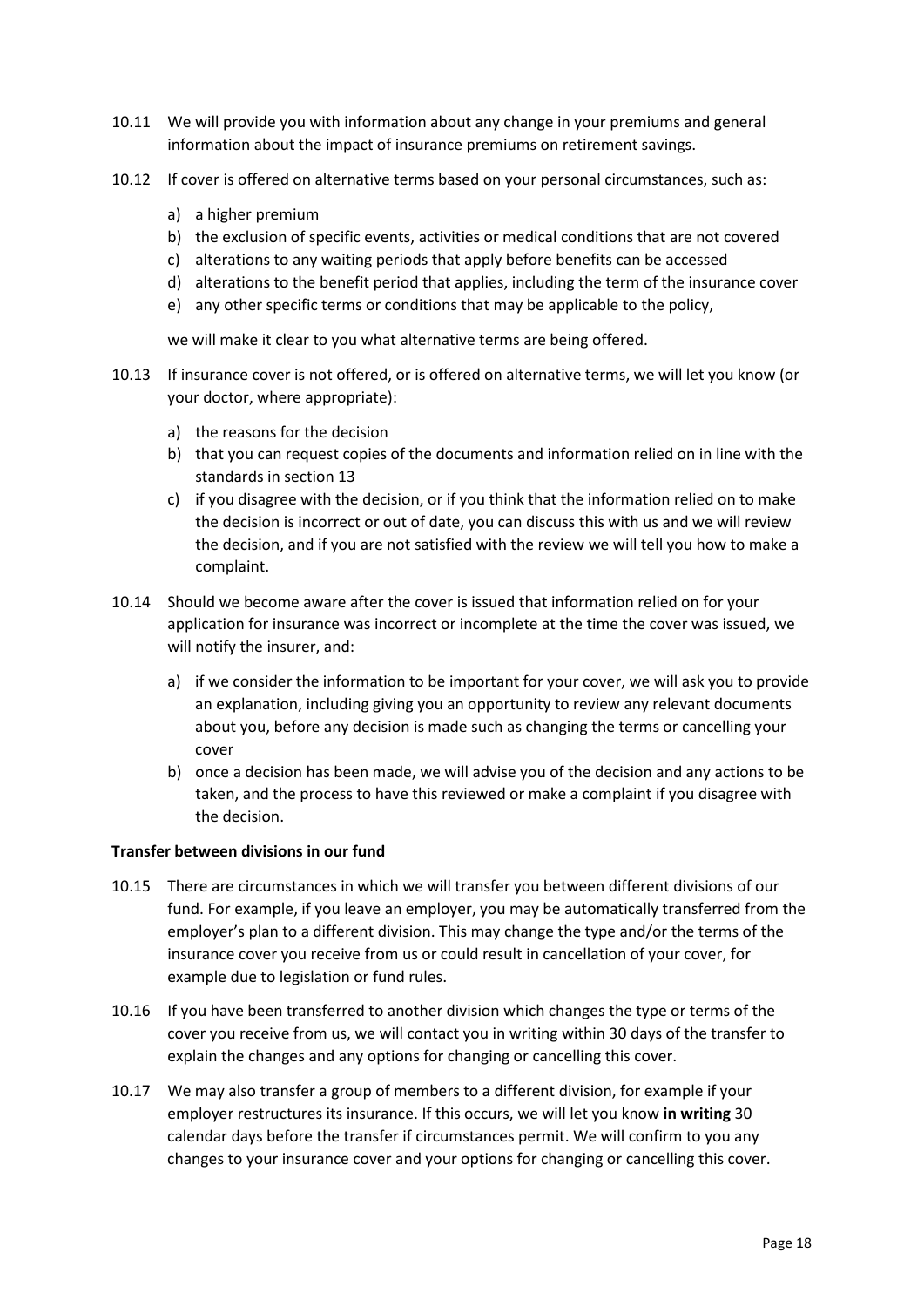# <span id="page-18-0"></span>**11. Refunds**

- 11.1 If at claim time we identify that you have multiple automatic insurance covers in superannuation and your benefit is offset or not able to be claimed on because you have claimed on another benefit under another similar policy, which means that no payment is made to you under the cover you hold with us, we will give you the option of a refund of your premiums into your account for the duration of the overlap of covers, to a maximum of 6 years, and we will then cancel your cover.
- 11.2 If we identify that you were not eligible to claim against your automatic insurance cover for any event from the start of the cover, we will refund your premiums to your account for the period you were ineligible.<sup>[13](#page-18-2)</sup>
- 11.3 If you make a claim that is accepted, and your cover ceases under the terms of the policy on the date you became eligible to claim, we will refund your premiums to your superannuation account back to the date you became eligible to claim.

# <span id="page-18-1"></span>**12. Staff and Service Providers**

- 12.1 We will ensure our staff have the appropriate education and training to provide their services competently and to deal with you professionally, initially and on an ongoing basis. This will include training on their responsibilities under the Code. We will only allow our staff to provide services that match their expertise.
- 12.2 We will have processes in place to train our staff to help identify and engage appropriately with vulnerable consumers, to carry out any internal protocols we put in place, and to refer these consumers for appropriate support where required. Specific training regarding engaging appropriately with members who have mental health conditions will be provided.
- 12.3 Our claims handling staff who make initial eligibility assessments and review claim decisions made by insurers will be appropriately skilled and trained to make objective decisions. They will not make decisions on our behalf until they have demonstrated technical competency and an understanding of all relevant law and the requirements of the Code. Performance measures, remuneration and entitlements to bonuses will not be based on declined claims or deferrals of decisions.
- 12.4 We will monitor the performance of our staff and provide appropriate education and training to correct any identified performance shortcomings.
- 12.5 In addition to an insurer, we may engage another party to provide a service to you on our behalf; for example, a claims management service or a fund administrator. When we enter into an agreement, or renew an agreement (no later than two years after we adopt the

<span id="page-18-2"></span> $13$  It is intended that this applies to blanket exclusions where a member can never claim for any event, such as "*if you have ever been paid a TPD benefit, you will not be eligible to claim for TPD*." It is not intended that this applies to pre-existing exclusion limitations where the claimant could be eligible for a benefit in some circumstances.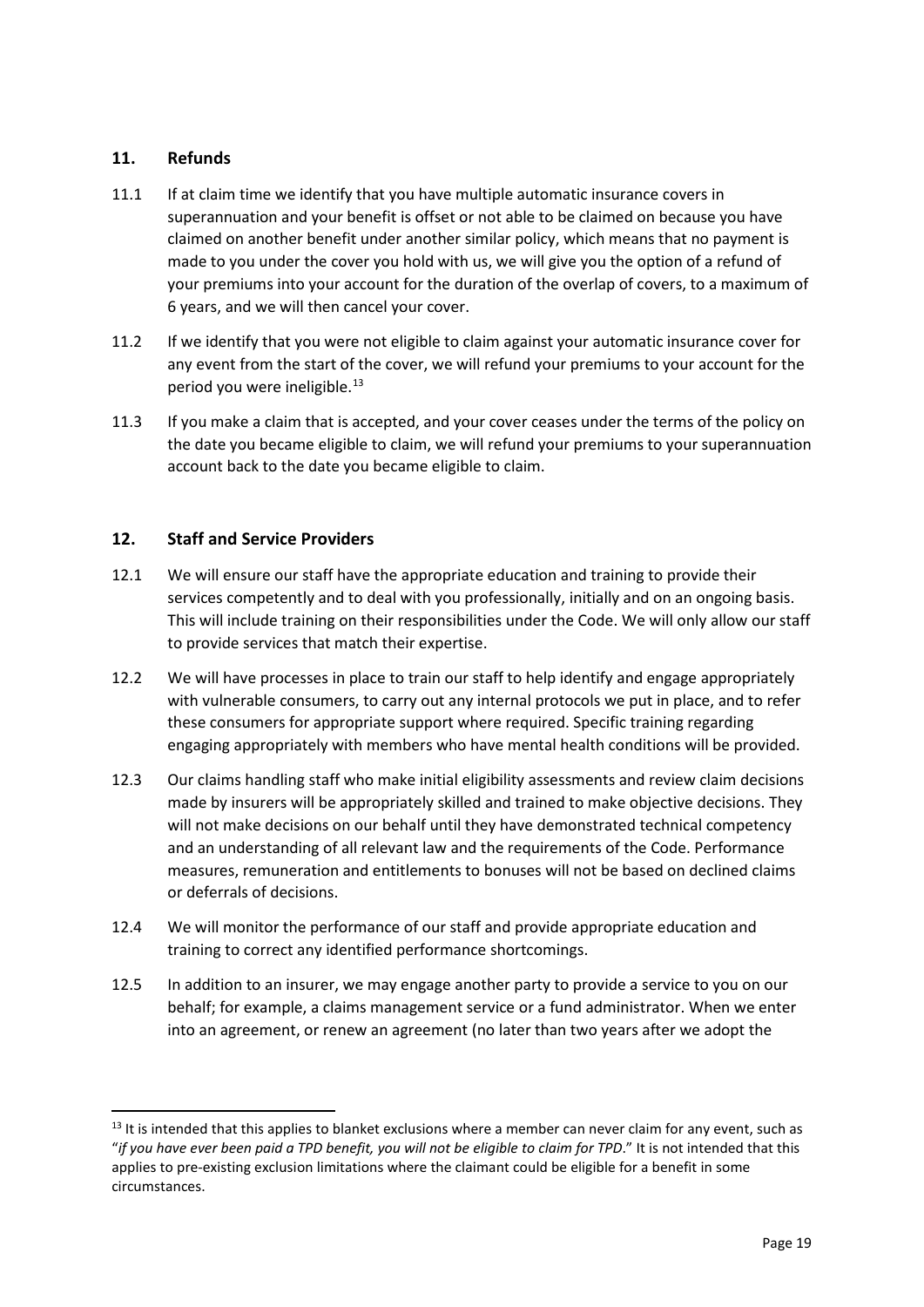Code) with a **Service Provider**, the agreement will require them to comply with the relevant standards of the Code.

- 12.6 We will review our agreements with **Service Providers** no later than every 3 years.
- 12.7 We will require **Service Providers** to act with honesty, fairness, respect, transparency and timeliness towards you and us.
- 12.8 We will only enter into agreements with **Service Providers** who reasonably satisfy us of their expertise, experience, qualifications and integrity, and who hold any required licensing.
- 12.9 We will require **Service Providers** to comply with the *Privacy Act 1988* and maintain confidentiality of your information, and only use that information for the purpose of the service they are providing.
- 12.10 We will monitor the activities of any **Service Providers** that we engage to ensure that they are complying with the relevant standards of the Code. This can include requiring regular reporting, putting in place quality assurance measures, and analysing data such as claim decisions and complaints.
- 12.11 We will require any **Service Providers** that we engage to notify us if you make a complaint to them about their services, and we will handle the complaint in line with our complaints process.

## <span id="page-19-0"></span>**13. Making enquiries and complaints**

#### **How to make an enquiry**

- 13.1 If you have a question about your cover, your premiums, any communication we have sent you or a decision that has been made regarding your cover, you can make an enquiry to us. We will provide you with information without requiring you to make an insurance claim.
- 13.2 You can also access the following information (in an electronic format if preferred) upon request:
	- a) details of your cover
	- b) our insurance contract with our insurer (sometimes called the policy document)
	- c) the product disclosure statement relevant to your cover
	- d) our trust deed
	- e) any personal information we hold about you
	- f) information relied on to decide your claim or complaint.
- 13.3 We will respond to your enquiry:
	- a) with an acknowledgment by the next **business day**
	- b) with a full response within 10 **business days**.
- 13.4 If we cannot comply with a timeframe for providing information required by the Code, for example because we are waiting for permission from a third party to release the information, we will tell you why before the end of the timeframe, and this will not constitute a Code breach.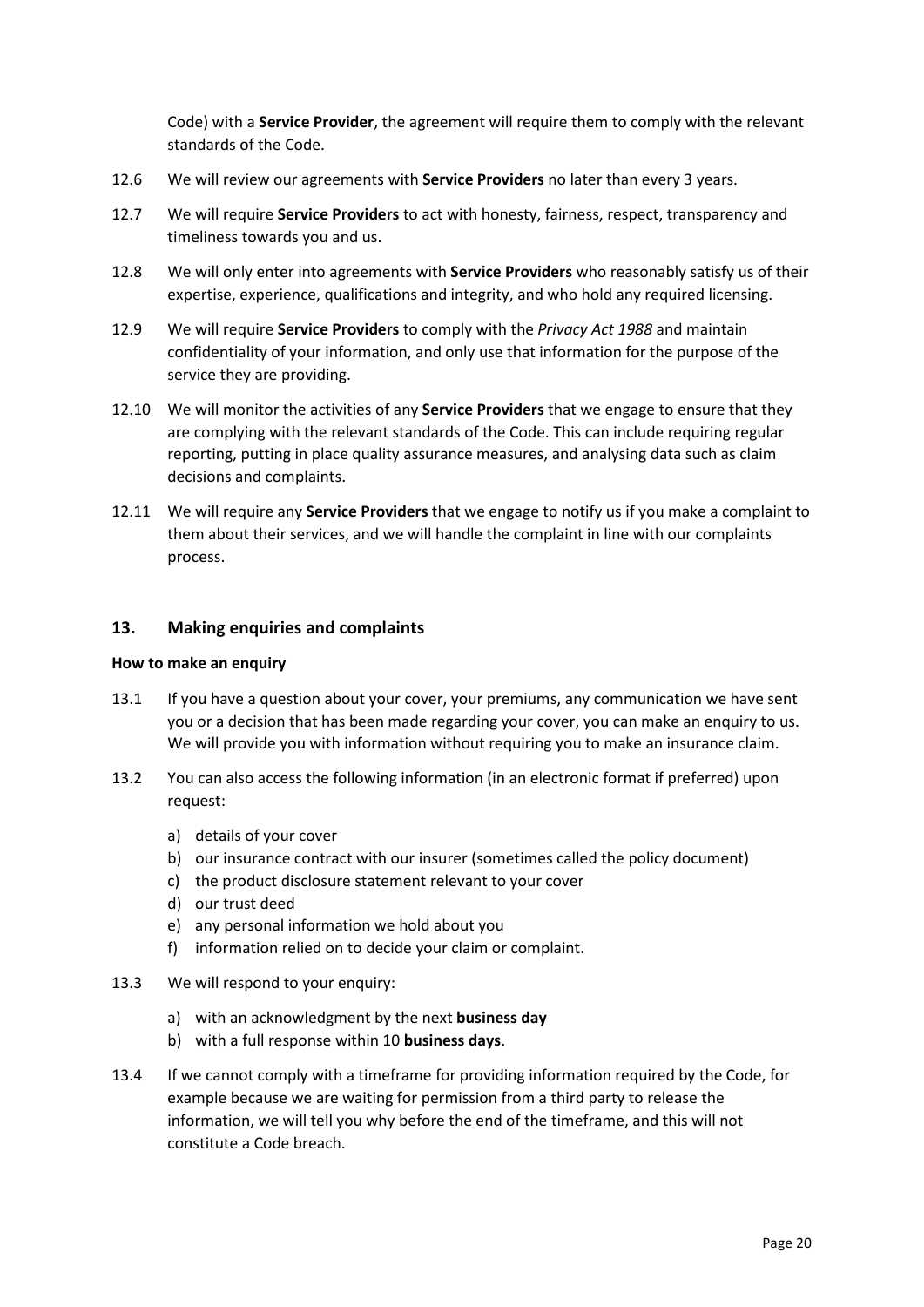- 13.5 In some circumstances, information may not be able to be provided, for one of the following reasons:
	- a) where information is protected from disclosure by law, including the *Privacy Act 1988*
	- b) where we reasonably determine that the information should be provided directly to your doctor
	- c) where the release of the information may be prejudicial in relation to a dispute about insurance cover, a claim, or a complaint
	- d) where we reasonably believe that the information is commercial-in-confidence.
- 13.6 If information is not provided:
	- a) we will act reasonably
	- b) we will give you a schedule of the documents not provided and the reasons for doing so
	- c) we will tell you how you can make a complaint if you are not satisfied.
- 13.7 If you are not satisfied with our response to your enquiry, you can make a complaint.

#### **How to make a complaint**

- 13.8 You can make a complaint to us about any of our decisions or conduct, or the decisions or conduct of a **Service Provider**. If you make a complaint to us about a decision or conduct of our insurer, we will ask the insurer for a response and we will review this as part of our complaints process.
- 13.9 We will make information about your right to make a complaint and our process for handling complaints available on our website and in our relevant communications to you.
- 13.10 Your complaint will be handled by someone different from the person or persons whose decision or conduct is the subject of the complaint.
- 13.11 We will notify you of the name and contact details of the person assigned to liaise with you about your complaint, and an overview of the process and timeframe.
- 13.12 We will only ask for and rely on information relevant to the investigation of your complaint and our response to your complaint.
- 13.13 If we become aware of errors and mistakes in the handling of your complaint, we will address these promptly.
- 13.14 You will receive progress updates at least every 20 **business days** (unless a different timetable is agreed with you). If there are any issues delaying assessment of your complaint, we will let you know.
- 13.15 We will provide a final response to your complaint **in writing** within 45 calendar days of receiving your complaint. In **exceptional cases**, we will need more time to investigate and respond to your complaint. In these cases, we will tell you that we need more time, and will clearly communicate our revised expected timeframe, which will not exceed 90 calendar days.
- 13.16 If we do not respond to your complaint within 90 calendar days, we will give you written reasons for the delay before the end of the 90-day period, and we will let you know that you can take your complaint to **External Dispute Resolution**.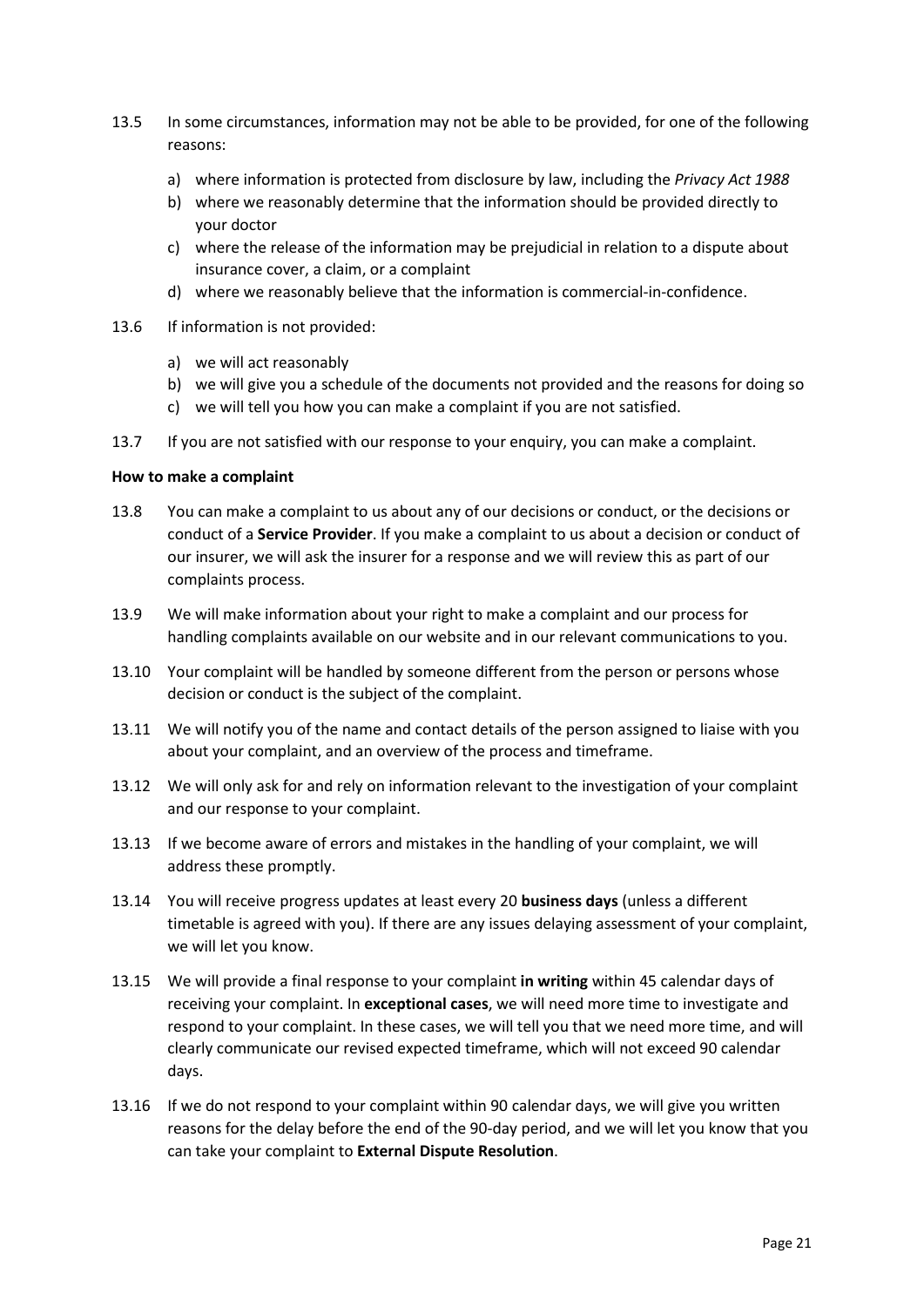- 13.17 In our response to your complaint, we will explain:
	- a) our decision on your complaint and the reasons for that decision
	- b) that you can request copies of the documents and information relied on in line with the standards of this section
	- c) that you have the right to take your complaint to **External Dispute Resolution** if you are not satisfied with our decision and the timeframe within which you must take your complaint to **External Dispute Resolution**
	- d) contact details for the relevant **External Dispute Resolution** organisation.
- 13.18 A summary of the complaints we handle will be regularly reported to our Board.

## **External determination of complaints**

- 13.19 If you make a complaint to us and our final decision does not resolve your complaint to your satisfaction, or if we do not resolve your complaint within 90 calendar days, you may refer your complaint to **External Dispute Resolution**.
- 13.20 You may seek independent legal advice and access any other dispute resolution options that may be available to you or of which we are a member.

# <span id="page-21-0"></span>**14. Promoting, monitoring and reporting on the Code**

### **Our role**

- 14.1 We will promote the Code and make it accessible, which will include providing information about the Code on our website, in our insurance communications and in relevant marketing documents.
- 14.2 We will:
	- a) have appropriate systems and processes in place to enable compliance with the Code including monitoring and analysing data on policies, our communications to members, claim data, and internal and external complaints
	- b) publish on our website an annual Code compliance report, which includes:
		- i. instances where we have failed to comply with the Code
		- ii. where we have determined that complying with the Code is not in the best interests of our members
		- iii. any steps we are taking to improve our Code compliance.
- 14.3 If we identify that our failure to comply with the Code has resulted in direct detriment to one or more of our members, we will seek to remedy this. This could involve compensation for any direct financial loss.
- 14.4 We will work with our members to improve education on insurance in superannuation. We will report to our members in our annual report on the steps we have taken to improve member education.

### **Role of the Insurance in Super Code Owners**

14.5 The **Insurance in Super Code Owners** are responsible for the development of the Code.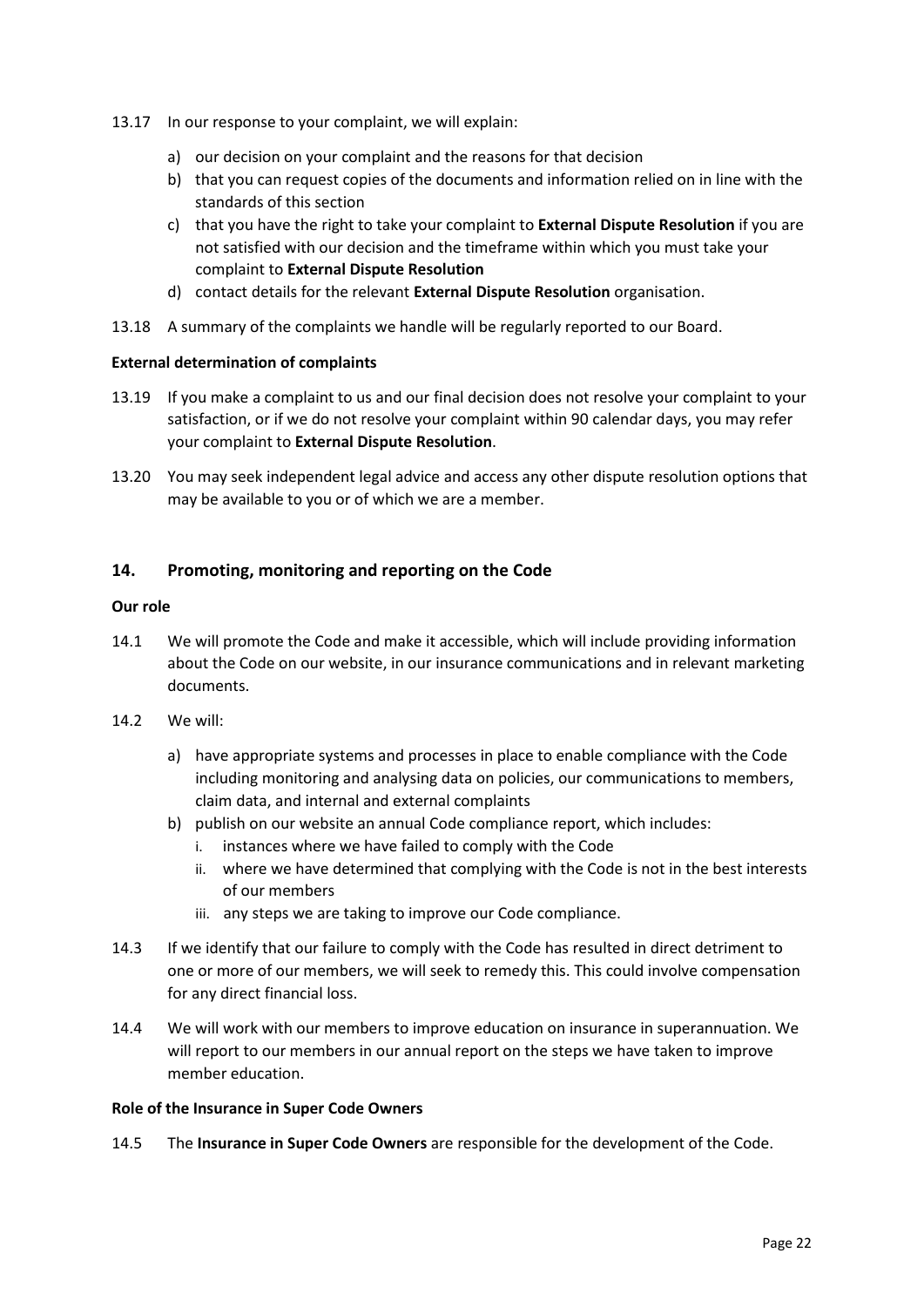- 14.6 The **Insurance in Super Code Owners** may develop guidance documents from time to time to assist us in improving standards over time, and in interpreting and meeting our commitments under the Code.
- 14.7 The **Insurance in Super Code Owners** will commission formal independent reviews of the Code as appropriate, no later than every 3 years. Reviews will focus on whether the Code is meeting its objectives, in particular whether the Code has improved the insurance offered in superannuation, and the processes by which we deliver insurance.
- 14.8 In addition to formal independent reviews of the Code, the **Insurance in Super Code Owners** will consult with relevant regulators, **External Dispute Resolution**, consumer and industry representatives and other stakeholders to develop the Code on an ongoing basis. The **Insurance in Super Code Owners** will meet at least once every year to determine whether any changes need to be made to the Code.
- 14.9 The **Insurance in Super Code Owners** will promote the Code to consumers and to trustees and other industry participants.

## <span id="page-22-0"></span>**15. Definitions**

**business days** means Monday to Friday excluding public holidays.

**exceptional cases** mean any of the following:

- a) the claim is lodged so late that there are significant difficulties obtaining information necessary for the claim assessment
- b) we believe that a claim which has been declined by the insurer may have a reasonable prospect of success, but involves complex matters that require further consideration by us
- c) despite reasonable follow up, reports from third parties have not been received
- d) the insurer has not provided information to us that we require to make a decision about a claim or complaint, which we have requested in line with our Code commitments
- e) you or your representative has not responded to our reasonable enquiries or requests for information in a reasonable period of time
- f) there are difficulties communicating with you that are out of our control
- g) you have requested a delay
- h) we or the insurer reasonably suspect the claim is fraudulent.

**External Dispute Resolution** means the external organisation that is relevant to your complaint, which may include the Australian Financial Complaints Authority, the Superannuation Complaints Tribunal, the Financial Ombudsman Service, or a complaints handling process mandated by legislation.